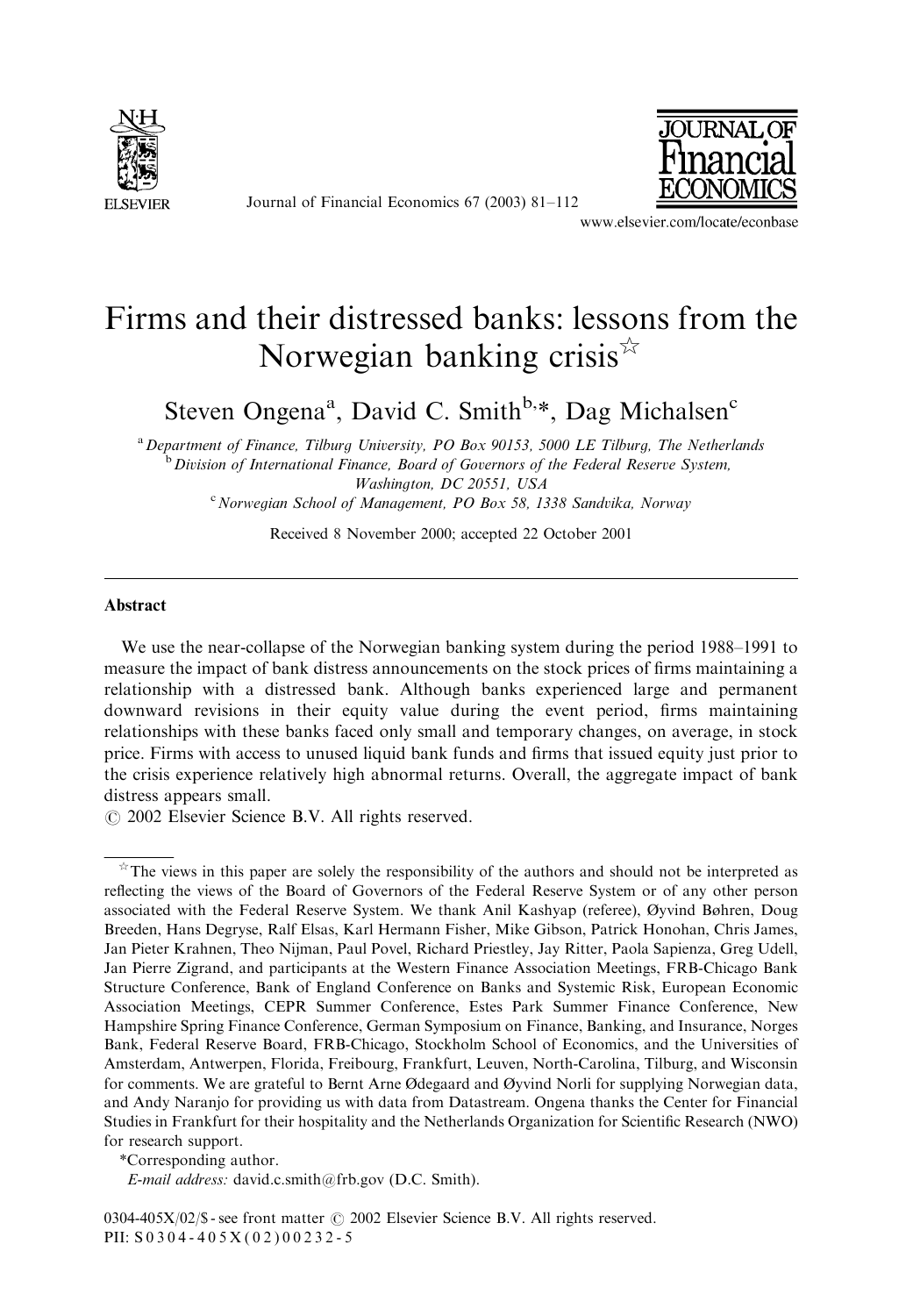# JEL classification: G21; E51

Keywords: Bank relationship; Bank distress; Norwegian banking crisis

## 1. Introduction

Many economists maintain that large-scale interruptions in bank lending activities can propagate negative shocks to the real sector. For example, Bernanke (1983) argues that the systematic failure of banks exacerbated the decline in the U.S. economy during the Great Depression, and Slovin et al. (1993) show that firms borrowing from Continental Bank suffered large stock price declines upon its collapse in 1984. More recently, Hoshi and Kashyap (2000), Morck and Nakamura (2000), and Bayoumi (1999) lay at least partial blame for Japan's current economic malaise on system-wide disruptions in bank lending that began in the early 1990s. All of these researchers maintain that market imperfections prevented firms from obtaining valuable financing once their banks became distressed.

A second set of economists view banks as performing functions that are either substitutable or enhanced by capital markets. Some of these researchers, exemplified by Black (1975), Fama (1980), and King and Plosser (1984), see nothing special about the services provided by banks and reason that the causality of any correlation between the health of the banking system and economic activity runs from the real sector to banks. Still others link the importance of banks to the structure of the financial system in general. For instance, Greenspan (1999) suggests that countries most susceptible to banking shocks are those that lack developed capital markets. He reasons that countries with well-developed capital markets insulate borrowers by providing good substitutes when banks stop lending. Similarly, Rajan and Zingales (1998) argue that sufficient competition from capital markets prevents banks from misallocating funds to unprofitable investment projects and mitigates the impact of a financial crisis on the real sector.

To shed some new light on this debate, we investigate the costs of bank distress using the Norwegian banking crisis of 1988–1991 as our laboratory of study. Our data permit us to directly link Norwegian banks to their Oslo Stock Exchange (OSE) customers through time. Using these links, we measure the impact of bank distress announcements upon the stock prices of firms related to the troubled banks. Our sample covers 90% of all commercial bank assets, and nearly all exchange-listed firms in Norway, presenting us with an opportunity to measure the impact of a banking system's near-collapse on a large segment of the economy.

There are a number of reasons why the Norwegian banking crisis presents an ideal setting for studying the impact of bank distress. First, the crisis was systemic and economically significant. During the crisis years, banks representing 95% of all commercial bank assets in Norway became insolvent, forcing the closure of one bank and the bailout of numerous other financial institutions, including Norway's three largest commercial banks. Bank managers were fired, employees were laid off, and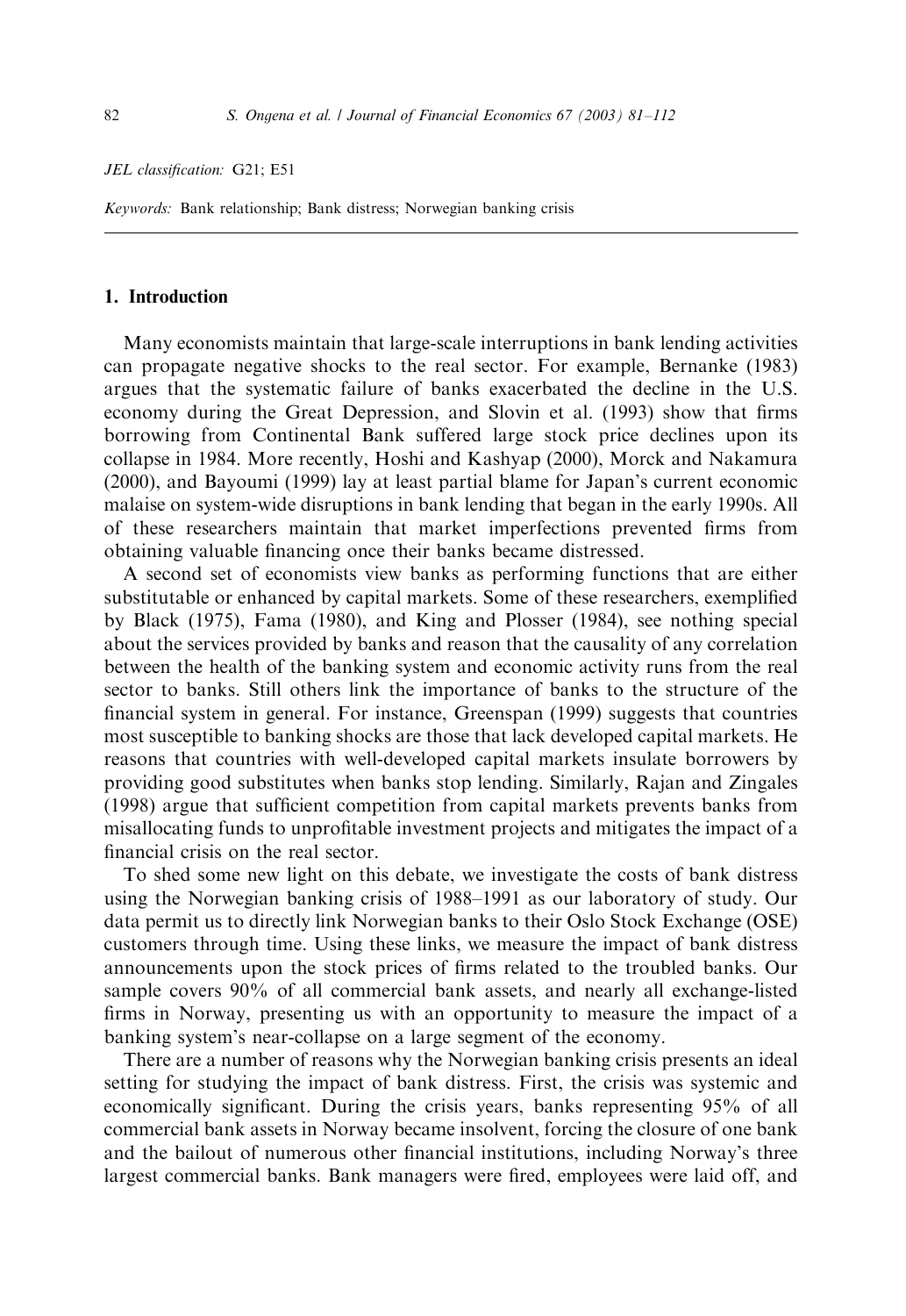listed banks lost over 80% of their equity value. Second, banks are a primary source of funds to companies in Norway. Most of the commercial debt in Norway is raised through loans from financial institutions (92% in 1994, according to the Statistical Yearbook of Norway, 1996), and many firms maintain a relationship with only one bank. This assures that we isolate the impact of bank impairment on each firm's primary, if not only, source of debt financing. Third, the nature of the crisis allows us to control the direction of causality running between banking sector and borrower health. The deterioration in bank assets during the crisis resulted primarily from failures of small businesses, not from the exchange-listed companies in our study, which were relatively healthy at the outset of the crisis. Fourth, although bankdominated on the credit side, Norway's corporate governance system contrasts starkly with other bank-centered economies, such as Japan and Korea, that have recently experienced financial crises. In particular, regulatory and legal restrictions in Norway keep significant control rights out of the hands of banks, and tend to favor the protection of minority equity shareholders.

Our evidence suggests that announcements of bank distress during the Norwegian banking crisis had little impact on the welfare of firms maintaining relationships with the troubled banks. Fig. 1 provides a preview of our results. It compares the stock price performance of a value-weighted portfolio of all firms on the OSE to the performance of a portfolio containing only OSE bank stocks. During the crisis period, Norwegian bank stocks lost most of their equity value, falling 84% between



Fig. 1. Stock market returns around the crisis period. This figure compares the growth in three stock market indices from 1983 to 1996. The OSE index is a value-weighted index of all stocks listed on the Oslo Stock Exchange (OSE). The OSE bank index is a value-weighted index of all banks listed on the OSE. Daily returns on these indices are provided by Oslo Børs Informasjon. The world market index is a valueweighted combination (by the U.S. \$ value of market capitalization on July 1, 1987) of stock market indices from Germany, Japan, U.K., and the U.S. and is based on daily returns from Datastream. The black vertical lines correspond to the event dates in our sample.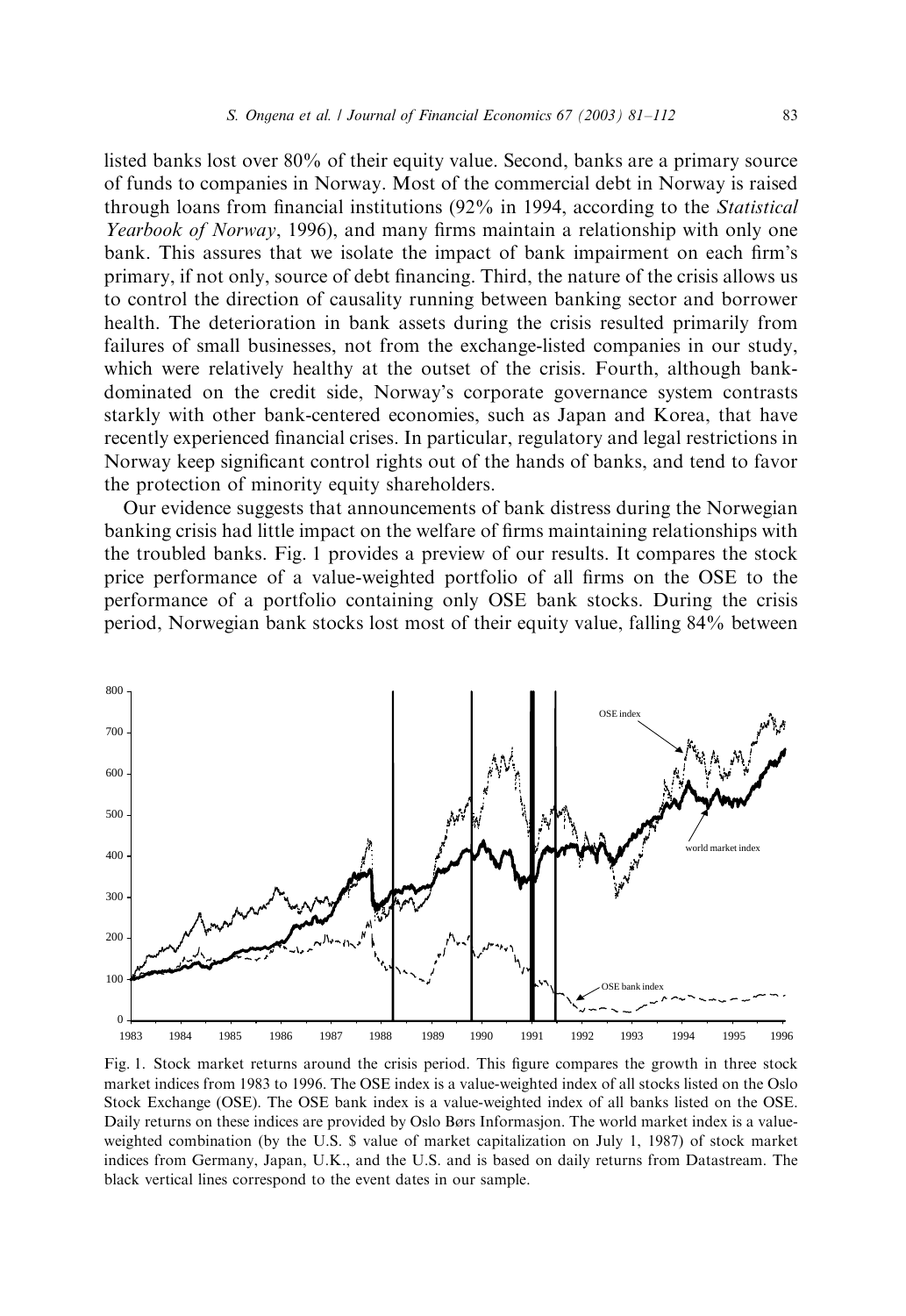1988 and 1991. Over the same period, the value-weighted portfolio of OSE firms climbed 63%, outpacing the average performance of a value-weighted combination of the U.S., U.K., German, and Japanese stock markets. On an event-by-event basis, our analysis reveals that while banks experienced an average cumulative abnormal return (CAR) of  $-10.6\%$  in the three days surrounding their distress announcement and –11.7% over a seven-day window, firms maintaining relationships with these distressed banks experienced an average three-day CAR of – 1.7% and a seven-day CAR of  $+1.5%$  around the same event dates. These basic results are insensitive to the benchmark, averaging method, and other tests of empirical robustness.

We use cross-sectional regressions to study how the abnormal returns vary with proxies for a firm's dependence on financing from the distressed bank, and its ability to draw on alternative sources of financing. We find that firms earn lower returns after a distress announcement when they are highly leveraged and heavily drawn on a bank credit line, and earn higher returns when they issued equity prior to the distress period. These findings suggest that firms that are unable to draw on liquid sources of financing, or that lack alternatives to bank financing, are more harmed by bank distress.

Our original abnormal return estimates could suffer from selection biases. For instance, the event study excludes firms that terminate bank relationships prior to the event period. If these firms left because they were cut off by their banks, then the measured abnormal returns could understate the negative impact of bank distress. Moreover, crisis-induced changes in bank lending patterns could favor some firms over others, masking the damage caused by bank distress. To address these issues, we examine the behavior and performance of firms leaving the distressed bank in the years surrounding the distress announcement. Overall, we find little evidence that selection biases influence our results.

Our investigation is similar to recent studies that use firm-level data from crisis periods in Japan and other East Asian countries. Unlike our paper, these studies find that negative shocks to banks harm borrowing firms. For instance, Gibson (1995, 1997) finds that publicly listed Japanese firms with ties to lower-rated banks spent less on investment in the early 1990s than firms associated with higher-rated banks, while Kang and Stulz (2000) show that bank-dependent Japanese firms experienced lower stock returns than otherwise similar firms that were not dependent on bank financing. Using event study methods, Yamori and Murakami (1999) report that the 1997 failure announcement of Hokkaido Takushoku, a large Japanese city bank, resulted in an average three-day CAR of  $-6.6\%$  for firms listing the failed institution as their main bank; Bae et al. (2002) find that credit downgrades of Korean banks during the East Asian crisis led to an average three-day CAR of  $-4.4\%$  for borrowing firms; and Djankov et al. (2000) demonstrate that bank closure announcements in Indonesia, Korea, and Thailand during the East Asian crisis resulted in borrower abnormal returns of  $-3.9\%$ . In the closing section of our paper, we offer an explanation of why our results differ from these other studies.

We organize the rest of the paper as follows. Section 2 details the major events surrounding the Norwegian banking crisis. Section 3 discusses the data and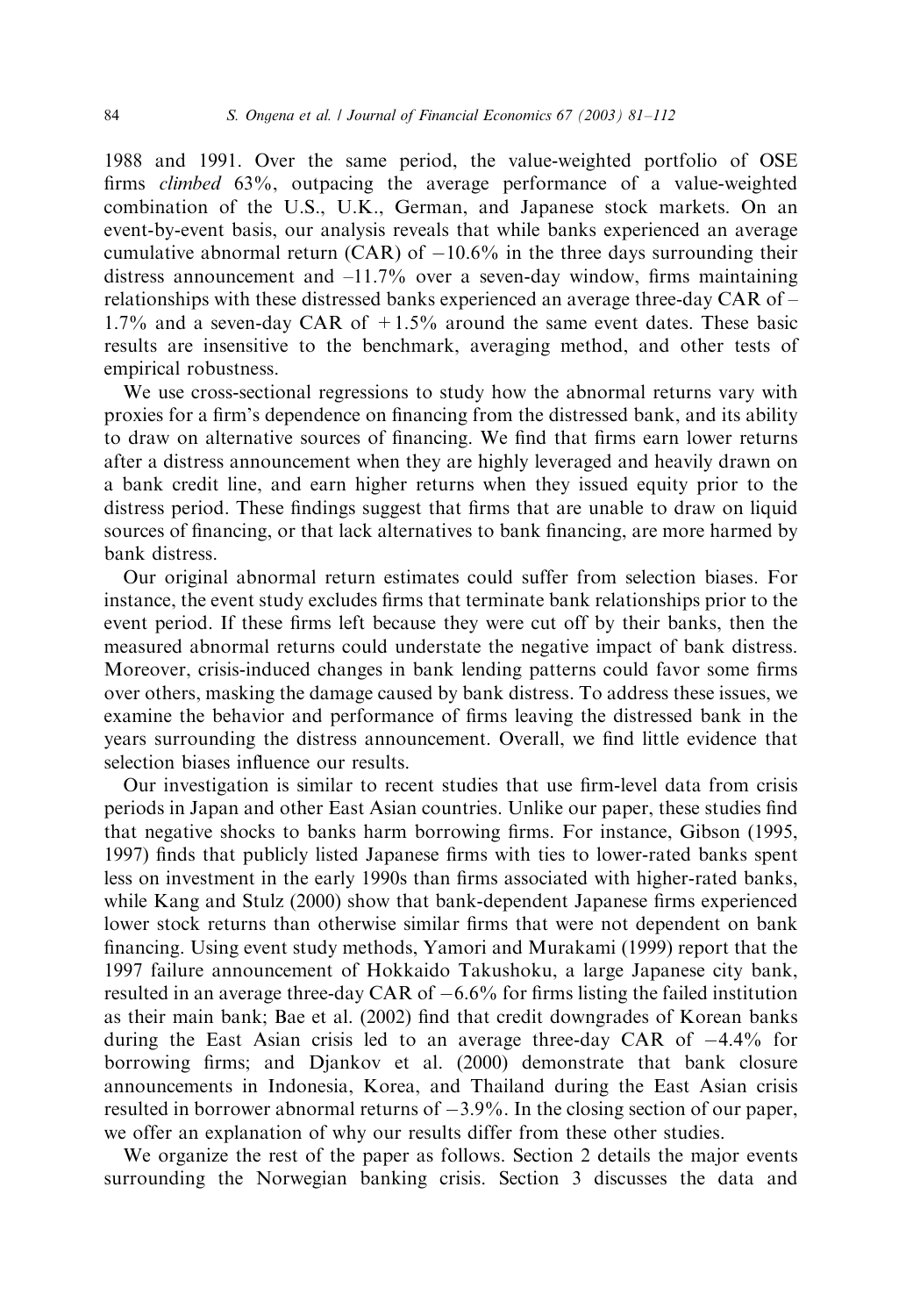introduces our event study methodology. Section 4 contains the empirical results. Section 5 contains a discussion of the results and concludes.

# 2. The Norwegian banking crisis

On March 18, 1988 Sunnmrsbanken, a small commercial bank in western Norway, issued an earnings report warning that it had lost all of its equity capital. This event marked the beginning of the Norwegian banking crisis, a four-year period in which 13 banks representing over 95% of the total commercial bank assets in Norway either failed or were seriously impaired. The crisis unfolded along the lines of a ''classic financial panic'' as described by Kindleberger (1996). A displacement substantial and rapid financial deregulation in the mid-1980s—ignited overtrading in the form of a bank lending boom. In the midst of the credit expansion, a sudden decline in oil prices precipitated a fall in asset values. Many weak firms went bankrupt, imperiling the banks tied to the failing firms. This led to revulsion in trading in the form of reduced bank lending throughout the economy.

Banking deregulation began in earnest in 1984. Prior to that year, Norwegian authorities limited both the quantity and rates at which Norwegian banks could lend. So-called ''interest rate declarations'' set upper limits on average bank loan rates, while restrictive reserve requirements, regulations requiring banks to invest in government bonds, and direct controls on lending by state-owned banks facilitated the rationing of credit at artificially low loan rates. In 1984, authorities relaxed reserve requirements, allowed subordinated debt to be counted as bank capital, and opened Norway to competition from both foreign and newly established Norwegian  $banks<sup>1</sup>$  Over the next two years, the Norwegian government lifted all interest rate declarations, phased out bond investment requirements, consolidated bank oversight responsibilities under the Banking, Insurance, and Securities Commission (hereafter BISC), and further relaxed restrictions on competition by permitting foreign banks to open branches in Norway. To compete for market share in the newly deregulated environment, banks aggressively expanded lending. Between 1984 and 1986, the volume of lending by financial institutions to firms and households in Norway grew at an annual inflation-adjusted rate of 12%, roughly three times the average growth rate in the years prior to deregulation. A large portion of this growth came from new banks, small commercial banks, and savings banks.

The rapid expansion in credit ended in 1987 as bank loan losses began to accumulate. During 1986, the price of North Sea Brent Blend crude oil fell from \$27 a barrel to \$14.50 a barrel, precipitating a sharp decline in asset values in the oildependent Norwegian economy. Existing loans to cyclically sensitive firms also came

<sup>&</sup>lt;sup>1</sup> Seven foreign banks were permitted to open subsidiaries. These included three U.S. banks (Chase Manhattan, Citibank, and Manufacturers Hanover Trust), three French banks (Banque Indosuez, Banque Nationale de Paris, and Banque Paribas), and one English bank (Samuel Montague). Oslobanken, the first Norwegian commercial bank to be created since 1961, received formal permission to begin operations on March 30, 1984 ( $Årsmelding fra Bankinspeksjonen, 1984$ ). By 1986, five newly created domestic commercial banks operated in Norway.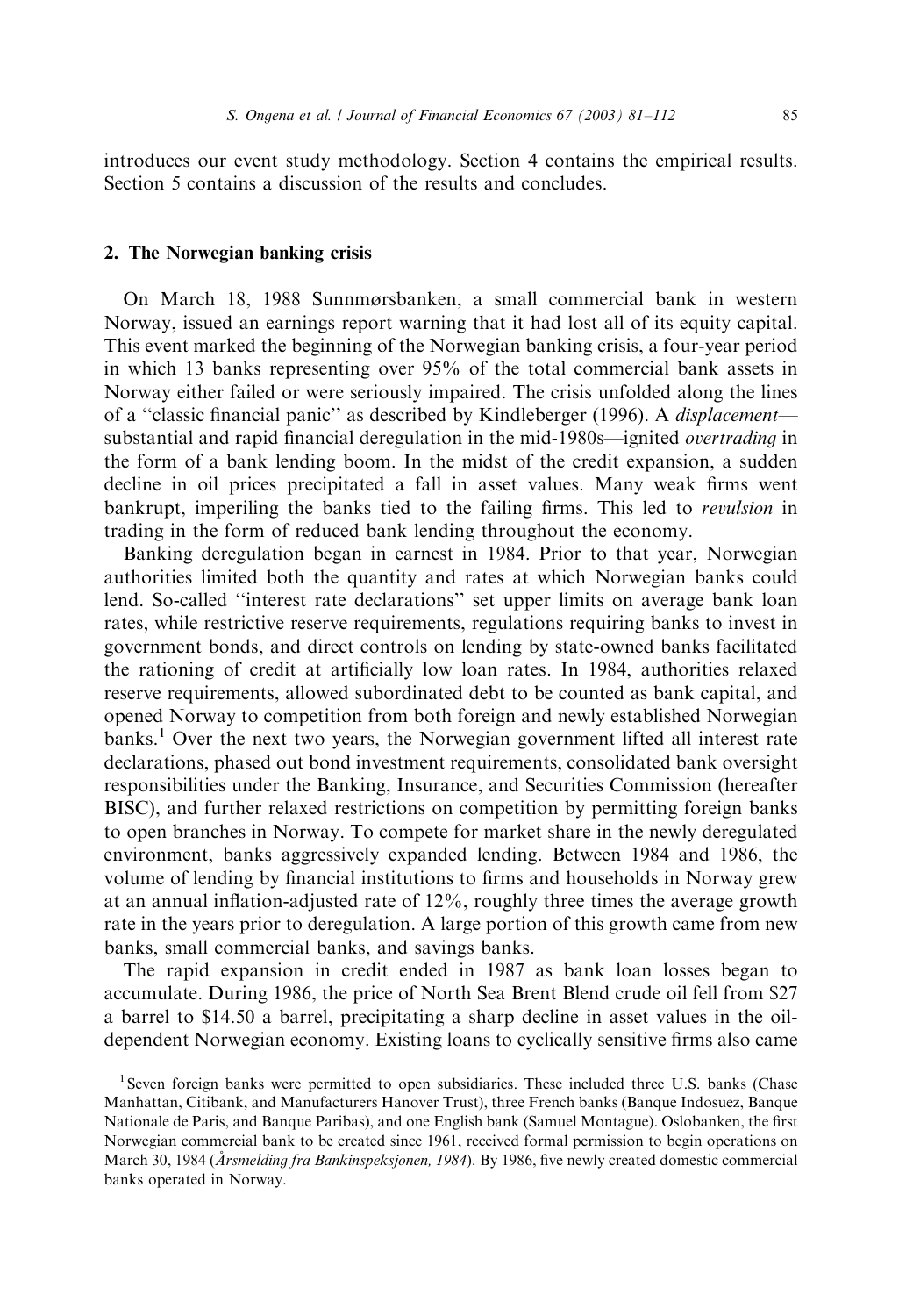into jeopardy. The annual number of bankruptcies in Norway increased from 1,426 establishments in 1986 to 3,891 in 1988 and 4,536 in 1989. Most of the bankruptcies were small, unlisted firms concentrated in the real estate, transport, construction, retail store, fishing, hotel, and restaurant industries. Paralleling these failures, real bank loan growth slowed to 3.6% in 1988 and 2.8% in 1989, and commercial loan losses, measured as a percentage of total bank assets, rose from a level of 0.47% in 1986 to 1.57% in 1988 and 1.60% in 1989. (Summary statistics on number of bankruptcies, loan growth, and loan losses are obtained from various editions of the Statistical Yearbook of Norway.) The transition from a tightly regulated economy to a more competitive financial marketplace most likely accentuated these losses because of poor decision-making, high risk-taking, and outright fraud in bank lending.<sup>2</sup> Sunnmørsbanken was the first to announce insolvency. During 1988–1989, similar announcements followed from three other small commercial banks and four savings banks. All of these banks were located in northern or western Norway, the regions in which most business failures were occurring.

At the outset of the crisis, the Norwegian government had no formal program for shoring up the capital of troubled banks, nor did it sponsor any form of deposit insurance. Instead, the banking industry managed its own deposit insurance programs. It was these programs—the Commercial Bank Guarantee Fund (CBGF) and Savings Bank Guarantee Fund (SBGF)—that first injected capital into the troubled banks. Under the guidance of the BISC, the CBGF injected Kr1.3 billion (\$65 million) into the impaired banks and arranged for most of them to be merged with healthier banks. One exception was the insolvent Norion, a newly formed commercial bank that came under investigation by the BISC for fraud in May 1989. The CBGF denied funding to Norion beyond the amount needed to cover liabilities of existing depositors, forcing the government to take over the stricken bank. Within six months, the government had shut the bank down and put its remaining assets under direct administrative control. By the spring of 1990, capital injections from the CBGF and consolidations proposed by the BISC appeared to stem the outbreak of bank insolvencies. Aftenposten, a nationally circulated Norwegian newspaper, proclaimed on March 16, 1990 (p. 1) that the ''Norwegian banking industry had weathered its worst difficulties'' and that ''the losses appear now to have flattened out.''

That optimism, however, was premature. Uncertainty created by the Persian Gulf crisis, weaknesses in global financial markets, and economic downturns in Sweden and Finland diminished the ability of Norwegian banks to borrow abroad. Newspapers began to report that Norway's three largest commercial banks were in trouble. Early in December 1990, Norway's third-largest commercial bank, Fokus, announced large losses due primarily to the poor performance of its existing

 ${}^{2}$ Early in the crisis, the chairman of Norway's central bank, Hermod Skånland, attributed high loan losses to "a combination of bad banking, bad policies, and bad luck" (Euromoney, 9/1/89). In September 1990, the BISC appointed a commission to investigate whether the behavior of some bank managers during the crisis was criminally fraudulent. By 1995, the committee had completed investigations into 11 financial institutions. The committee found indications of possible criminal acts or negligence in at least four of the institutions. However, no formal charges were ever brought against any institution.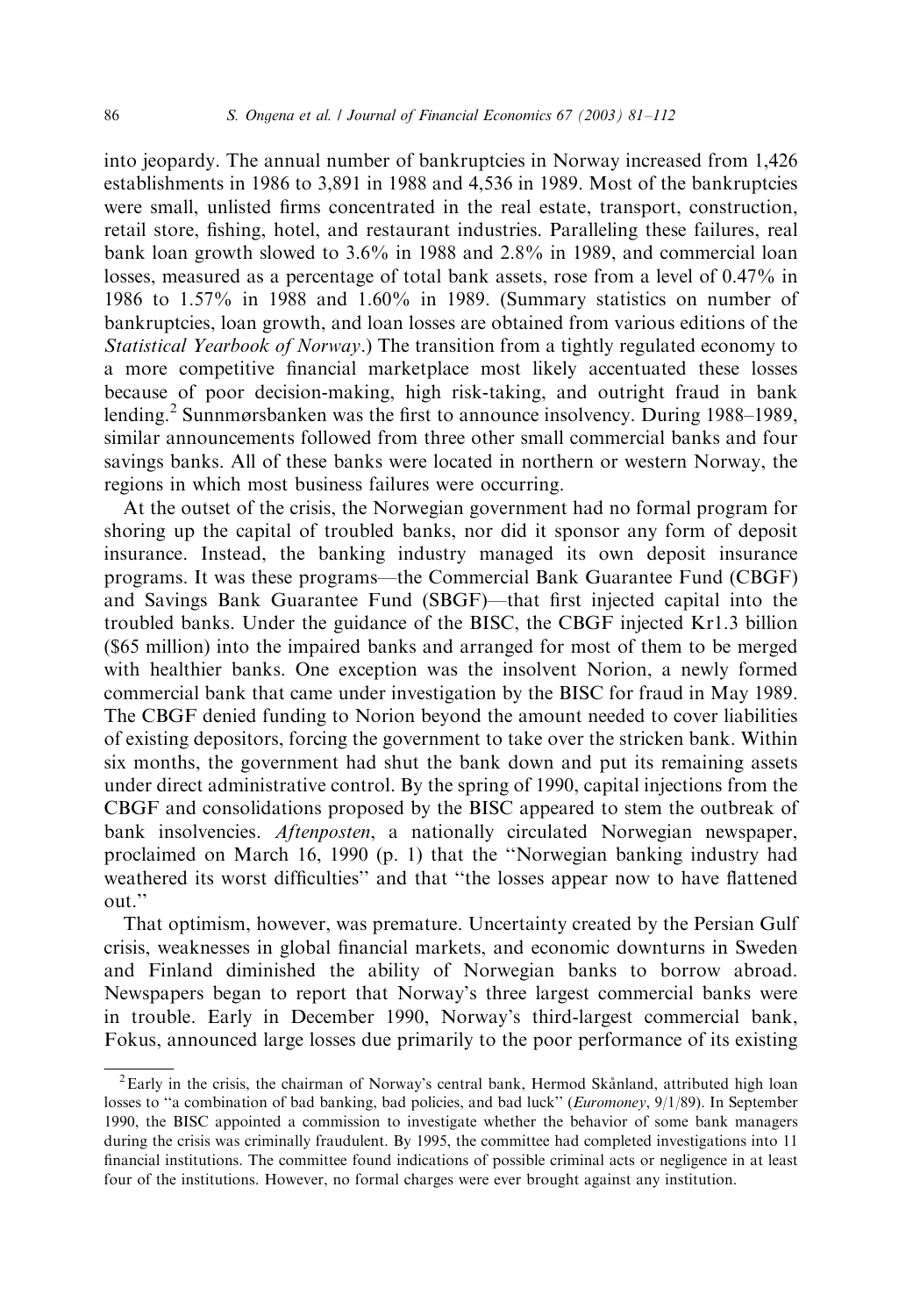loan portfolio. It had recently acquired two of the original troubled commercial banks. Later in December, Norway's second-largest commercial bank, Christiania Bank, announced an unexpected upward adjustment in loan losses, and requested an injection of capital by the CBGF. Christiania Bank had earlier acquired Sunnmørsbanken, the first bank to announce failure. Within two weeks of the Christiania Bank news release, Norway's largest commercial bank, Den norske Bank, also announced an upward revision in its loan loss estimates. All three of the banks publicly recognized that funds previously available through international markets had now dried up or become prohibitively expensive.<sup>3</sup> The magnitude of the losses at Fokus Bank became apparent in February 1991 when the CBGF announced that a bailout of the bank had depleted nearly all of the remaining capital in the private insurance fund.

Without further aid, the entire banking system was in danger of collapsing. On March 5, 1991 the Norwegian parliament allocated Kr5 billion to establish the Government Bank Insurance Fund (GBIF). The money in the GBIF was made immediately available for use by the CBGF to finish the bailout of Fokus Bank and to begin injecting capital into Christiania Bank. Shortly after the establishment of the GBIF, Den norske Bank announced that it would also need a large capital infusion to sustain operations. By the fall of 1991, it became clear that the Kr5 billion used to start the GBIF would be inadequate for bailing out all three of Norway's largest banks.

After six months of debate on to how to resolve the worsening crisis, the Norwegian parliament increased the size of the GBIF, created a new fund called the Government Bank Investment Fund, and amended existing laws to force each ailing bank to write down its equity capital. This effectively allowed the Norwegian government to step in and take control of the three banks. In late 1991, the total size of the government's guarantee funds quadrupled to Kr20 billion (an amount equal to 3.4% of GDP) and the Norwegian government completely took over Fokus and Christiania banks and gained control of 55% of Den norske Bank.

By 1992, the crisis had not only taken its toll on the Norwegian banking system but had also spread to other Nordic countries. Sweden and Finland experienced similar patterns of distress as bank loan losses in 1992 climbed to over 5% of total bank assets and authorities in each country took unprecedented steps to rescue ailing banks (see Drees and Pazarbasioglu, 1995). In Norway, only eight domestic commercial banks remained in operation and 85% of the country's commercial bank assets were under government control. Most large savings banks, mortgage companies, and finance companies had also experienced record losses during the period, and in 1993, Norway's largest insurance provider was forced into government stewardship.

<sup>&</sup>lt;sup>3</sup> According to the BISC, problems in the banking sector, exacerbated by credit rating downgrades, led to a decline in the amount of foreign funds available to Norwegian banks. A confidential report produced in December 1990 by the BISC for the Ministry of Finance stated, ''There is a clear cut risk of a systemic crisis among other things as a result of the difficulties in international financial markets'' (Annual Report 1991, BISC, p. 4). By the third quarter of 1991, Den norske Bank was forced to abandon plans for a new equity issue, further weakening its capital position.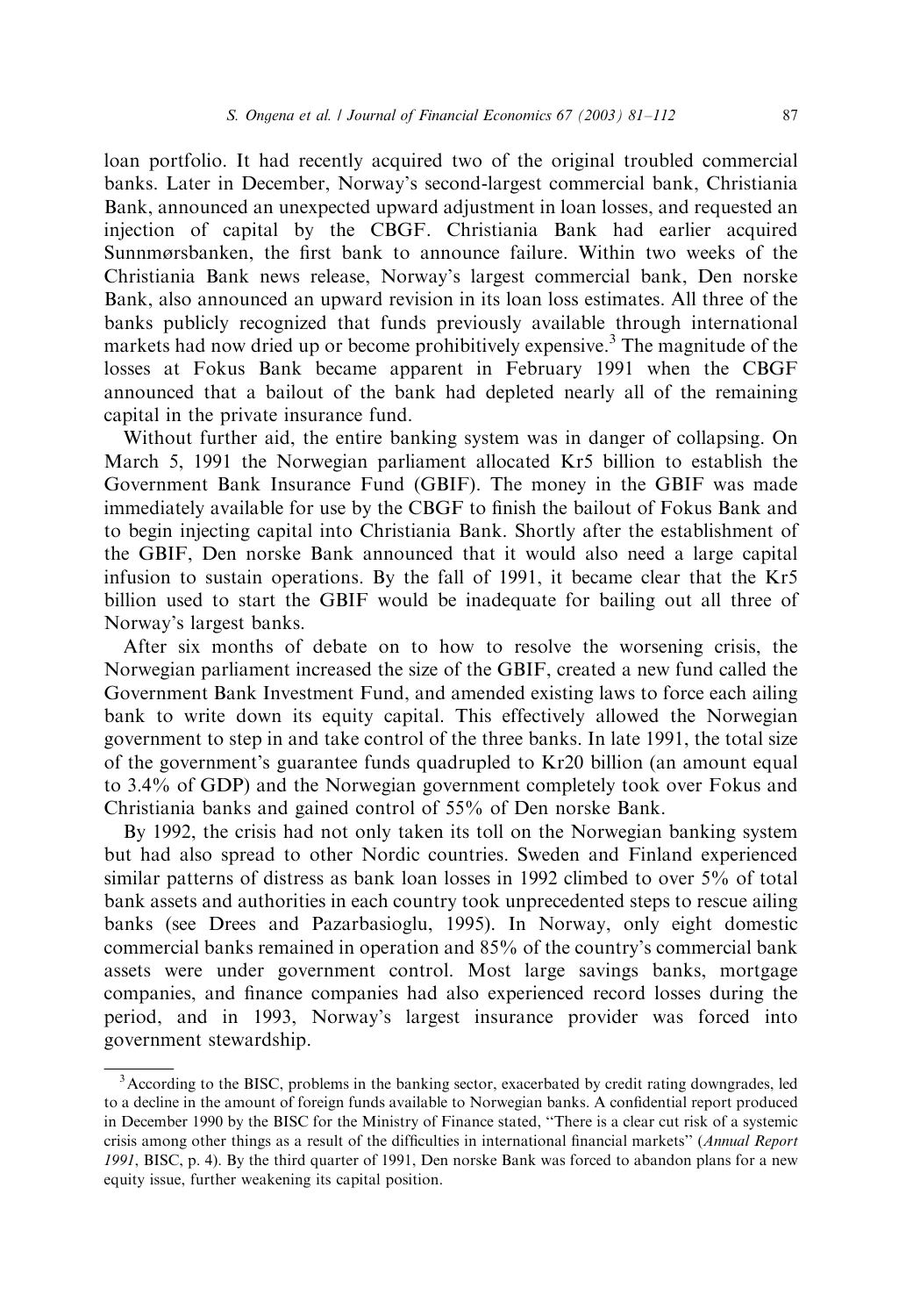Three points should be made about the crisis. First, government responses were unclear ex-ante, making it unlikely that investors could have predicted the ex-post outcomes. No bank had failed in Norway since 1923 and the Norwegian government had taken a ''hands-off'' approach to insuring depositors against failure. Moreover, bank representatives made it clear at the beginning of the crisis that state intervention was unnecessary, if not undesirable. For instance, Tor Kobberstad, head of the Norwegian Bankers Association (Bankforeningen), stated in October 1989,

A bank that is poorly managed should not be allowed to continue on forever; it sets a bad precedent for the industry. If we're going to maintain a private banking system; we should do it through resources from banks within the system. One should be extremely careful about trying to solve problems through state assistance ("Staten bør ikke hjelpe bankene;" *Dagens Næringsliv*, 10/26/89).

Second, government intervention led to disruptive changes at the distressed banks. The first time the government stepped in, it liquidated Norion Bank. In exchange for an injection of capital, the GBIF required ailing banks to write down their capital, replace management, cut costs, and scale back their branch networks (''Bankers trøst," Dagens Næringsliv, 1/29/91). Subsequent control of the three largest banks indeed led to dismissal of the board of directors and top management at both Fokus and Christiania Bank (''Fokus to Get More Capital After Big Loss,'' The Wall Street Journal Europe, 8/26/91; ''State Takeover of Christiania Is in Prospect,'' The Wall Street Journal Europe, 10/15/91). Third, the impact of the crisis on the banking industry has been long-lived. The stock market value of Norwegian banks did not return to their pre-crisis levels until the summer of 1997. Moreover, the Norwegian government held its controlling stake in Christiania Bank until October 2000, and continues to hold the majority stake in Den norske Bank.

## 3. Data and event study methodology

Having given an overview of the history of the Norwegian banking crisis, we now turn to the data and methodology used to analyze the impact of bank distress announcements on the stock prices of firms maintaining relationships with distressed banks.

# 3.1. Relationship, announcement, and stock price data

As part of their listing requirements, all firms on the OSE must provide annual information on their ''primary'' bank relationships, up to a maximum of four. These relationships are reported in Kierulfs, a handbook published by the OSE and the source for our relationship data. A primary bank relationship typically involves short- and long-term lending, as well as the frequent purchase of deposit, cash management, foreign exchange, and risk management services. We count a firm as starting a relationship when it adds a new bank to the *Kierulfs* list. We treat newly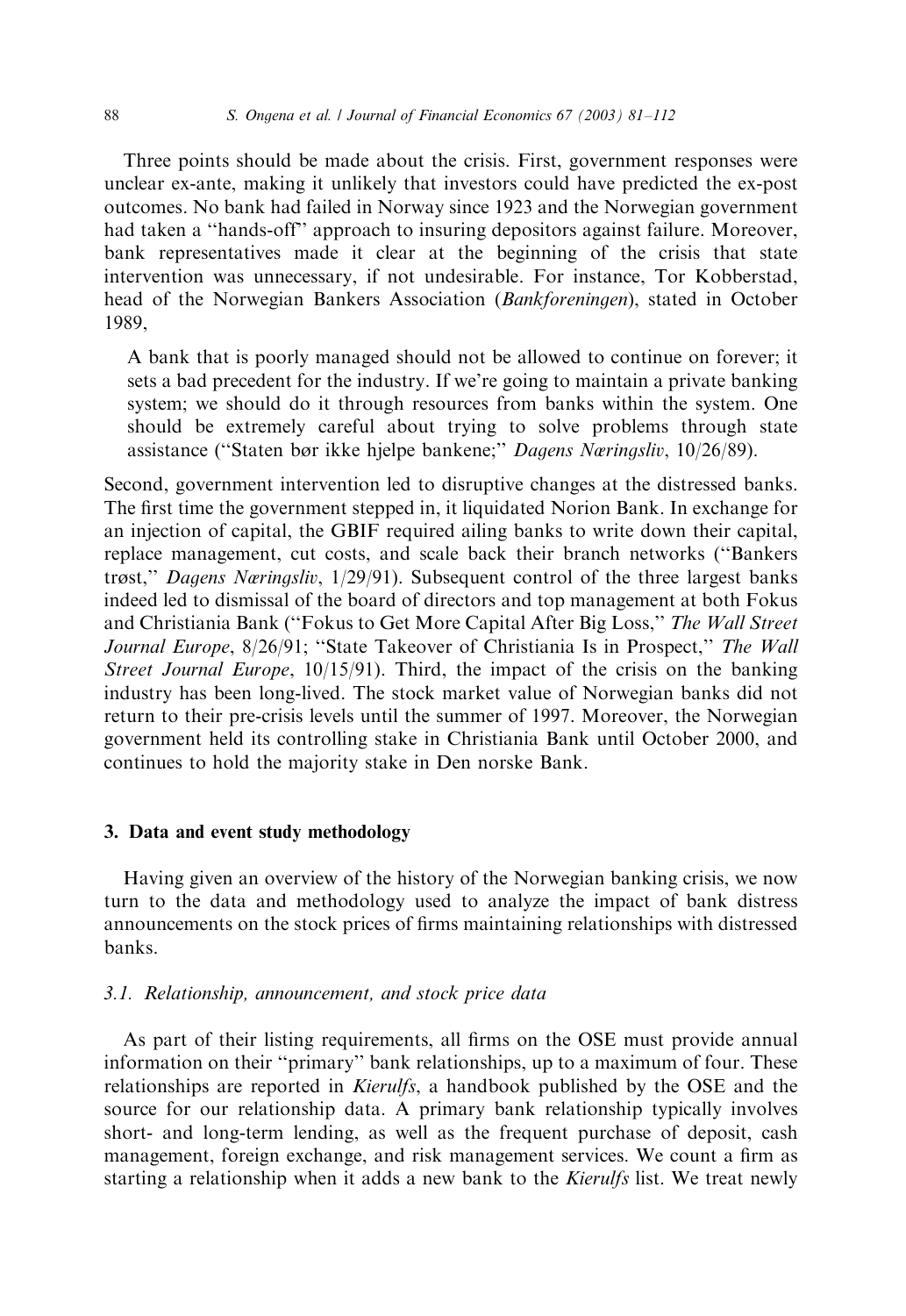listed firms as censored, since we do not observe the start dates of their relationships. Similarly, we only count a firm as terminating a relationship when we observe it dropping a bank from its list, not when the firm delists from the exchange. The sample covers, on average, 95% of all non-bank firms listed on the OSE during that period. These firms maintained relationships with a total of 55 different banks, including 24 Norwegian commercial banks, 15 international commercial banks, and 17 Norwegian savings banks. During an average year, 74% of the firms maintained a relationship with only one bank, while only 2% maintained four or more bank relationships (Ongena and Smith, 2001).

Table 1 offers some insight into how often sample firms switch bank relationships by reporting the number of relationships started and terminated over the period 1980–1995. During this period, the OSE listed an average of 129 firms. Of these firms, an average of roughly ten started a new relationship each year, while six ended relationships. Switching activity increased substantially from 1986 to 1988 as deregulation began to take hold. Beginning in 1989—one year into the crisis

Table 1

Annual overview of turnover in bank relationships, and number of firms listing and delisting on the Oslo Stock Exchange (OSE)

This table lists, by year, the total number of firms listed on the OSE, the number of new bank relationships, the number of terminated bank relationships, and the number of firms listing and delisting from the OSE. Listed firms must report all important bank relationships to the OSE on an annual basis. We identify a firm as terminating a relationship when it drops a bank from the list, and starting a relationship when it adds a new bank to the list. Information on bank relationships comes from Kierulfs Handbook. The total number of OSE-listed firms, and the number of firms listing and delisting each year, are from OSE publications.

| Year    | Firms listed<br>on the OSE<br>at start of year | OSE-listed<br>banks at start<br>of year | Bank<br>relationships<br>started | Bank<br>relationships<br>terminated | Listings on<br>the OSE | Delistings<br>from the<br><b>OSE</b> |
|---------|------------------------------------------------|-----------------------------------------|----------------------------------|-------------------------------------|------------------------|--------------------------------------|
| 1980    | 113                                            | 13                                      | 5                                | 5                                   | 6                      | 10                                   |
| 1981    | 109                                            | 13                                      | 2                                |                                     | 5                      | 2                                    |
| 1982    | 112                                            | 14                                      | 3                                |                                     | 6                      |                                      |
| 1983    | 117                                            | 14                                      | 5                                | 5                                   | 21                     | 2                                    |
| 1984    | 136                                            | 15                                      |                                  | 5                                   | 22                     | $\theta$                             |
| 1985    | 158                                            | 16                                      | 6                                |                                     | 7                      | 6                                    |
| 1986    | 159                                            | 17                                      | 17                               | 16                                  | 8                      | 13                                   |
| 1987    | 154                                            | 18                                      | 14                               | 10                                  | 5                      | 16                                   |
| 1988    | 143                                            | 14                                      | 18                               | 12                                  | 3                      | 17                                   |
| 1989    | 129                                            | 13                                      | 11                               | 6                                   | 12                     | 11                                   |
| 1990    | 130                                            | 15                                      | 14                               | 7                                   | 7                      | 23                                   |
| 1991    | 114                                            | 11                                      | 14                               | 9                                   | 14                     | 11                                   |
| 1992    | 117                                            | 8                                       | 16                               | 5                                   | 11                     | 7                                    |
| 1993    | 121                                            | 9                                       | 10                               | 4                                   | 15                     | 11                                   |
| 1994    | 125                                            | 9                                       | 14                               | 5                                   | 17                     | 11                                   |
| 1995    | 131                                            | 7                                       | 10                               | 6                                   | 20                     | 18                                   |
| Average | 129.3                                          | 12.9                                    | 10.4                             | 6.3                                 | 11.2                   | 9.9                                  |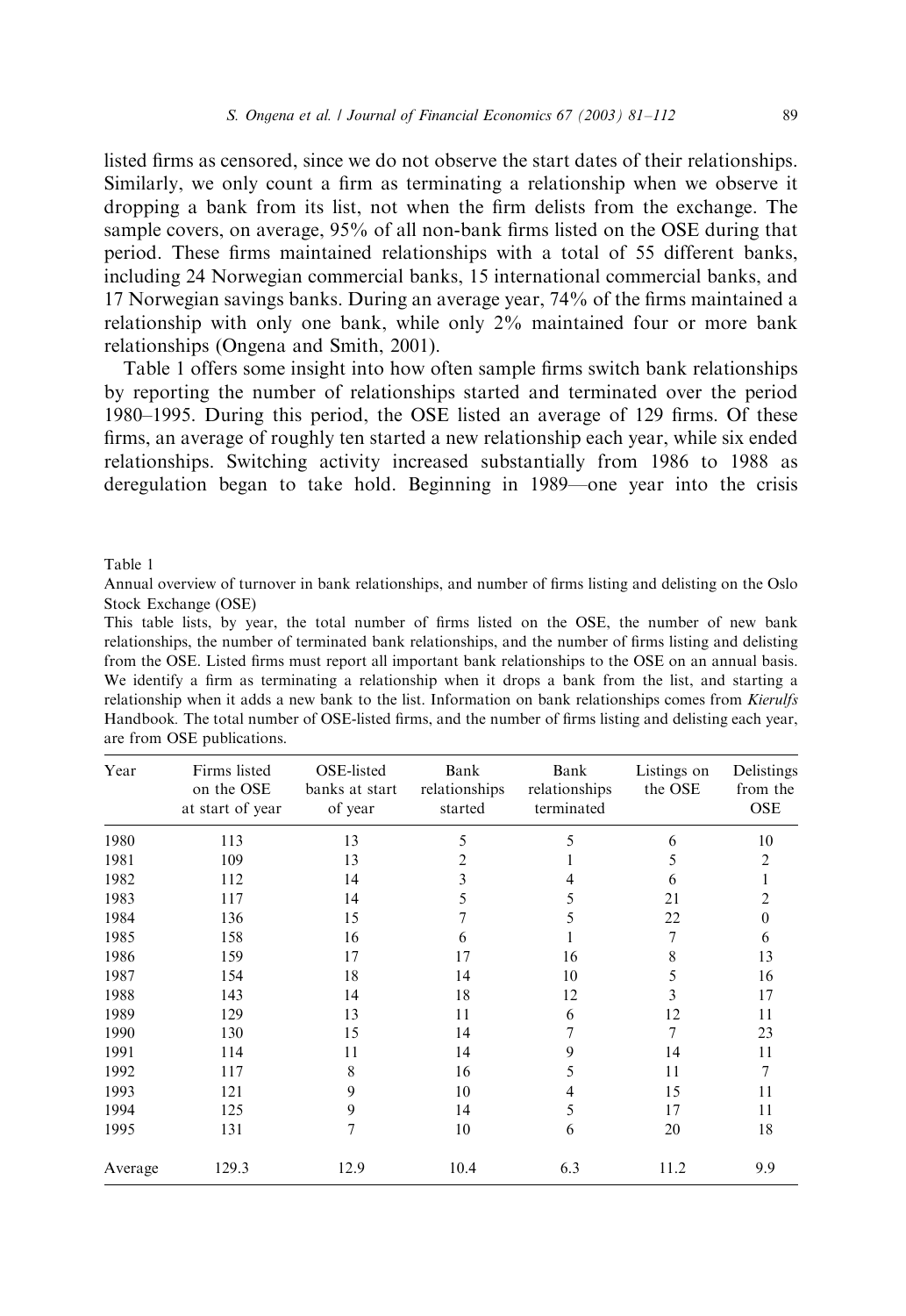period—firms began to scale back on the number of bank relationships they terminated, but continued to add new relationships at a rate triple that prior to deregulation.

Table 1 also reports the number of firms listing and delisting from the OSE each year. The number of firms going public increases markedly during the early 1980s, a period in which substantial deregulation and modernization occurred on the OSE, including a lifting of prohibitions on foreign purchases of equity in 1984 and the introduction of U.S.-style insider trading regulations in 1985 (Eckbo and Smith, 1998). During the crisis period, delistings of OSE firms remained relatively constant (with the exception of 1990), while new listings steadily increased.

We match the relationship data with a set of distress announcements by banks involved in the Norwegian banking crisis. We start with a list of all crisis-related bank announcements that appeared on the OSE wire service or in the annual reports of governmental and quasi-governmental agencies, compiled by Kaen and Michalsen (1997). To this list, we add announcements of distress appearing in major Norwegian newspapers during the period. We define an event to be the date that the first material announcement of distress by a bank appears in one of our news sources. Such an announcement commonly includes a statement about severe loan losses, inadequate reserves, or large capital losses. We obtain 13 announcements covering the period March 1988 to January 1991. To these, we add the June 17, 1991 joint request by Den norske Bank and Christiania Bank for an injection of capital via government-purchased preferred equity. This request was the first indication that the losses at Norway's two largest banks outstripped the existing capital of the government guarantee fund, and was the effective start of a series of highly publicized parliamentary and newspaper debates discussing the prospect for rescuing the banking system. We then exclude distressed banks that did not maintain a relationship with at least one exchange-listed company. Our final sample of events leaves us with five banks and six distress events. In 1990, these five banks maintained relationships with 108 OSE-listed firms, representing 96% of the firms in our sample at that time.

Table 2 contains the event dates and a short description of each distress announcement. It also reports the number of sample relationships associated with each distressed bank and the number of relationships with nondistressed banks in the year of the distress announcement. For the purposes of the event study, we assume that a firm maintains a relationship with the distressed bank at the time of the announcement if the firm includes the bank on its report to Kierulfs in the year prior to the event. Later, we examine the sensitivity of our estimates to this assumption. Henceforth, we refer to firms associated with a distressed bank in the year of the distress announcement as ''related firms,'' and label all other sample firms during the same period as ''unrelated firms.'' We obtain a total of 217 related-firm observations and 443 unrelated-firm observations across the six events.

For the event study and regression analysis, we also need ownership, financial, and stock price data. For these, we rely on *Kierulfs* and sources provided by the OSE. Our analysis eventually requires that we have a complete stock price history for the firms over the 291 trading days surrounding the distress event and complete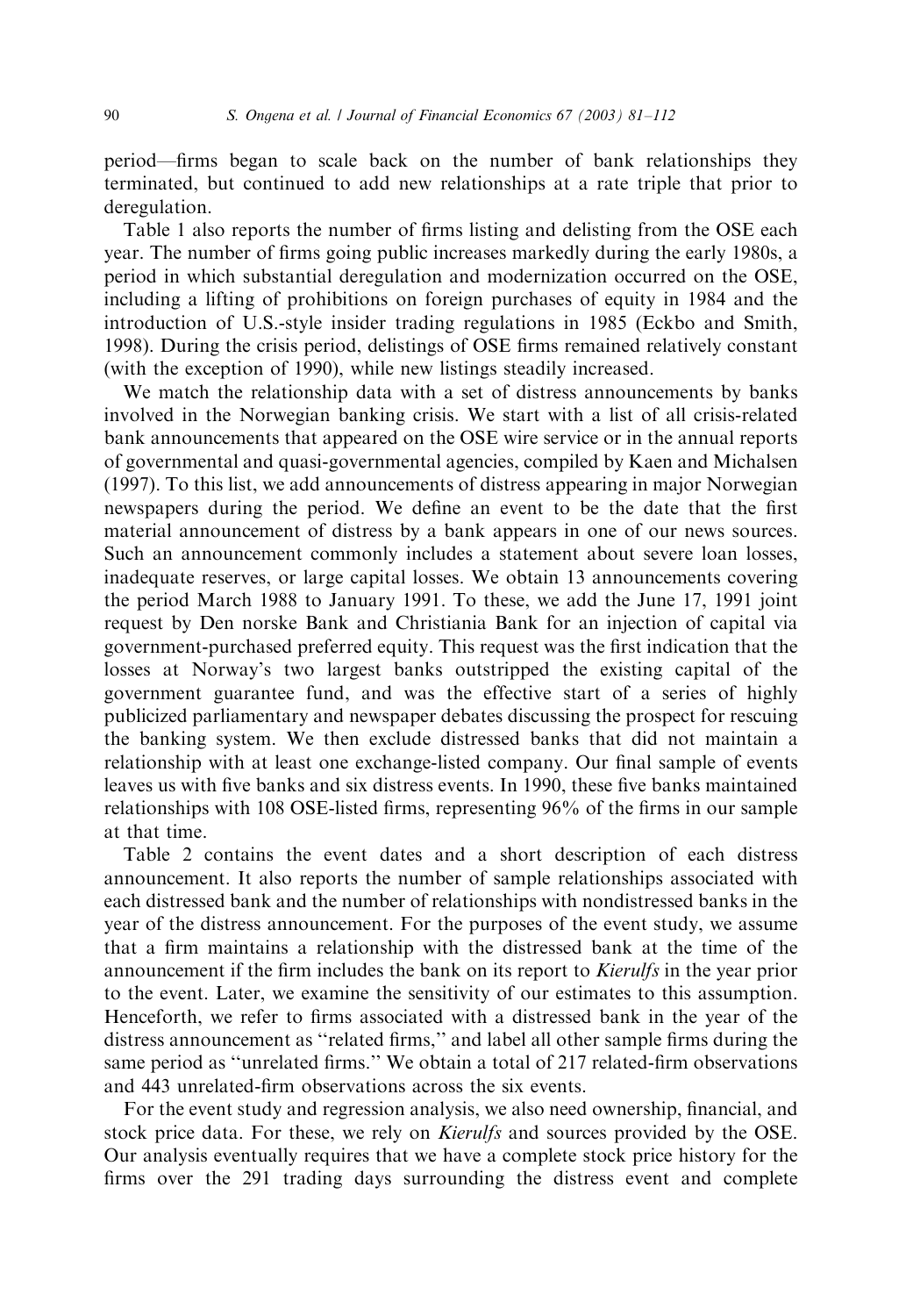Distress events and number of relationships per distressed bank

This table summarizes the six events in our sample, with each distressed bank indicated in boldface. Event dates correspond to the actual announcement date (if given in a report) or the trading day prior to the announcement in a newspaper. CBGF is the Commercial Bank Guarantee Fund; SBGF is the Savings Bank Guarantee Fund; and BISC is the Norwegian Banking Insurance and Securities Commission. The table also lists the number of firm–bank relationships associated with each distressed bank (related firms) in the year of the distress announcement and the number of relationships associated with non-distressed banks in that year (unrelated firms). Listed firms must report all primary bank relationships to the Oslo Stock Exchange (OSE) on an annual basis. We assume that a firm maintains a relationship with the distressed bank at the time of the announcement if the firm includes the bank on its report to the OSE in the year prior to the event.

| Distress date          | Distress event                                                                                                                                          | Related firms  | Unrelated<br>firms |
|------------------------|---------------------------------------------------------------------------------------------------------------------------------------------------------|----------------|--------------------|
| 03/18/88               | <b>Sunnmorsbanken</b> must turn around losses in<br>order to sustain operations (OSE wire reports).                                                     | 3              | 122                |
| 10/08/89               | BISC reports that Sparebanken Nord-Norge has<br>lost its capital. SBGF provides capital injection<br>(SBGF 1989 Annual Report).                         | $\overline{2}$ | 111                |
| 12/11/90               | Report appears in business newspaper about<br>financial problems at Fokus Bank. Fokus neither<br>acknowledges nor denies report (Dagens<br>Næringsliv). | 10             | 101                |
| 12/20/90               | Christiania Bank makes upward adjustment in<br>loss estimate (OSE wire reports).                                                                        | 54             | 57                 |
| 01/04/91               | Den norske Bank has made adjustments in loan<br>loss estimate 1990 (OSE wire reports).                                                                  | 59             | 41                 |
| 06/17/91               | CBGF receives requests from Den norkse Bank<br>and Christiania Bank for injection of preferred<br>equity ( <i>Dagens Næringsliv</i> ).                  | 89             | 11                 |
| Total<br>relationships |                                                                                                                                                         | 217            | 443                |

accounting information in the year prior to the event. For the results reported in this paper, we record as ''missing'' realized daily returns in absolute value larger than 100%. Our results are unaffected when we alter the cutoff imposed by this screen. With the screens in place, we are left with 173 related-firm and 267 unrelated-firm observations.

We report results using both a value-weighted index of all OSE stocks and a world market index as measures of the benchmark market return. We construct the world index using the value-weighted returns from Datastream stock market indexes for Germany, Japan, the U.K., and the U.S. Each country receives a weight in the world index proportional to its U.S. dollar market capitalization as of July 1, 1987. Judging abnormal returns relative to a world index sidesteps biases in the OSE created by a correlation between the Norwegian economy and the banking crisis. For example,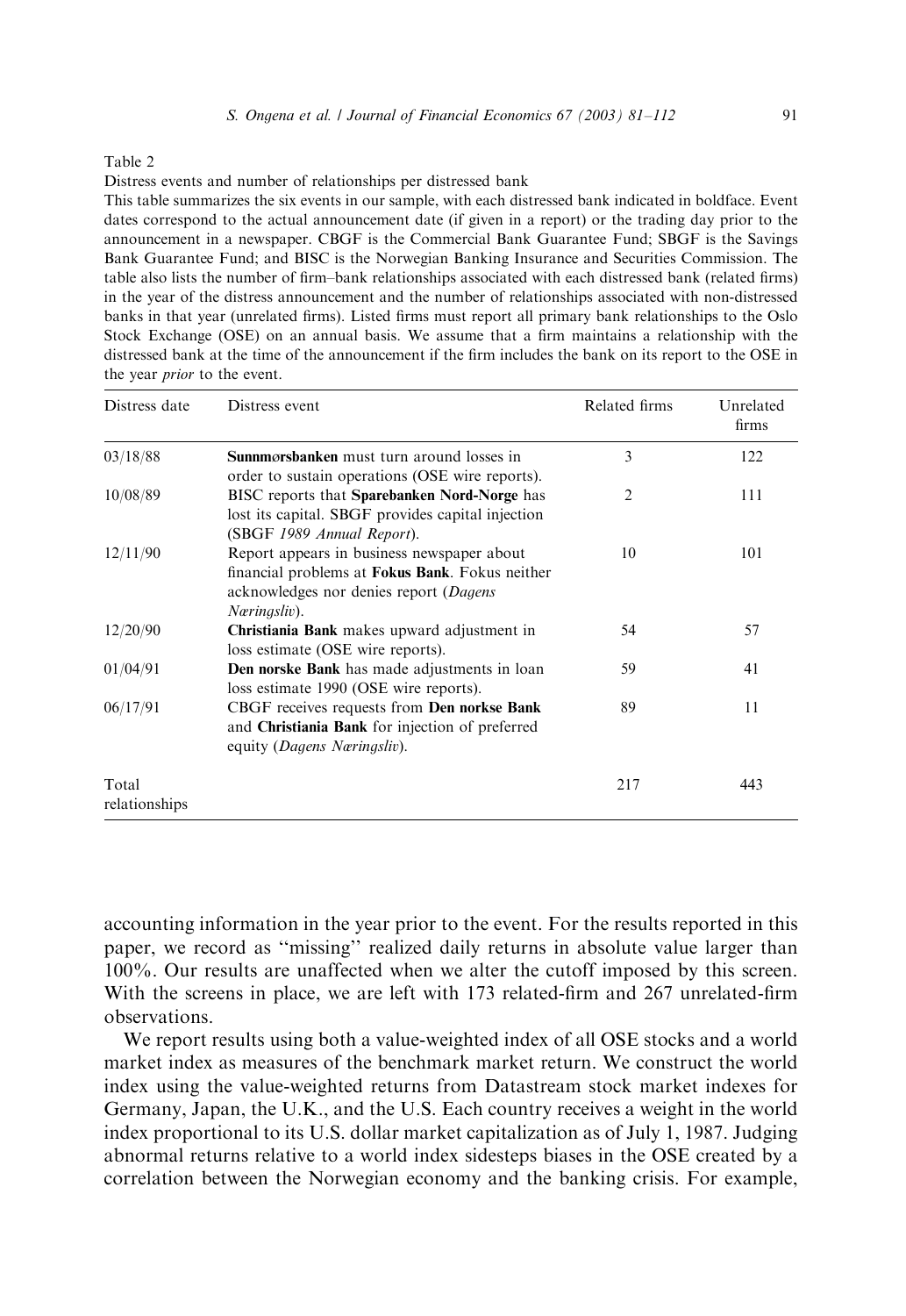estimates of event-day abnormal returns will be biased upward if the Norwegian stock market falls on news correlated with a bank's announcement of distress.

## 3.2. Event study methodology

To obtain estimates of abnormal returns, we run market model regressions of the realized daily stock return for event portfolio  $j$ ,  $r_{it}$ , on a measure of the realized daily return of the market index,  $r_{mt}$ , and a set of  $2\tau + 1$  daily event dummies,  $\delta_{ikt}$ ,  $k = -\tau, -\tau + 1, \ldots, 0, \ldots, \tau - 1, \tau$ , which take the value of one for days inside the event window  $(t = k)$  and zero outside the window,

$$
r_{jt} = \alpha_j + \beta_j r_{mt} + \sum_{k=-\tau}^{\tau} \gamma_{jk} \delta_{jkt} + \varepsilon_{jt}.
$$
 (1)

The coefficients  $\gamma_{ik}$  measure the daily abnormal returns inside the event window. For the results reported in the tables, we start the estimation 150 days prior to the start of the event window, include up to 41 days inside the window, and end the estimation 100 days after the event window. Because nontrading of stocks is a common problem on the OSE, we check all our results by adding three lead and lagged values of the market index to correct for nonsynchronous trading. Sums of the daily abnormal return estimates  $\hat{\gamma}_{jk}$  over various windows yield cumulative abnormal return (CAR) estimates, which can be tested for significance using a Wald test.

# 4. Empirical results

In this section, we first analyze how bank distress announcements impact the stock returns for the banks themselves, and then report the related-firm abnormal returns. Next, we run cross-sectional regressions of firm abnormal returns on a set of variables that proxy for a firm's dependence on bank financing and its ability to obtain competitive forms of financing. We end the section with an investigation of possible sample selection biases.

## 4.1. Event study results

We begin by studying the stock price reaction of the banks to their own distress announcements. Doing so allows us to jointly gauge the informativeness of the chosen event dates and the economic importance of the announcements. Table 3 reports individual and average bank CARs using both the OSE index and the world market index over various windows surrounding announcements of distress. Because the two benchmarks generally produce similar CAR estimates, we focus in the text on estimates measured relative to the world market index. Stock price data for Sparebanken Nord-Norge are not available before 1994, so this bank is excluded from Table 3.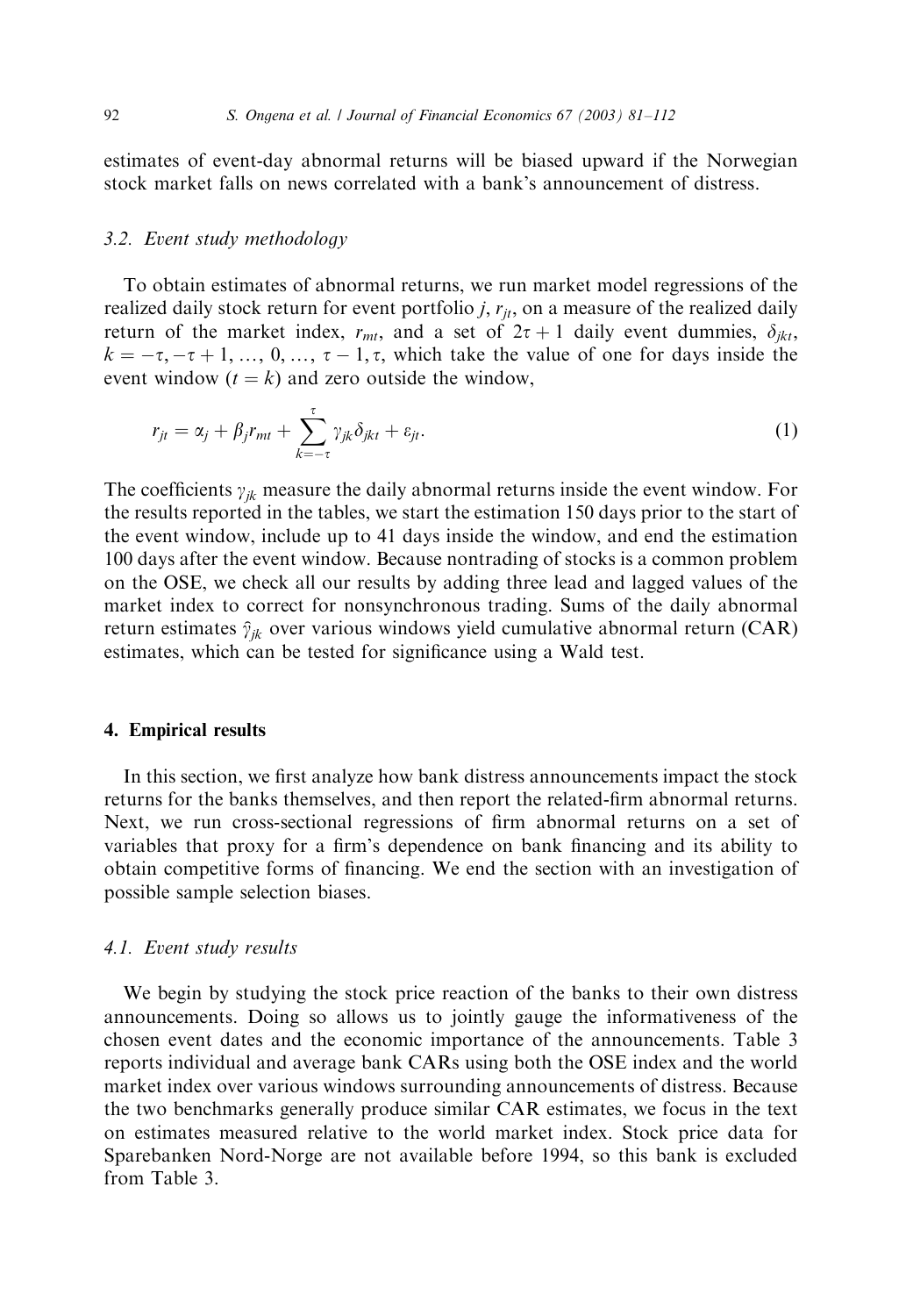Cumulative abnormal returns, distressed banks

Cumulative abnormal returns (CARs) to banks announcing distress. The Oslo Stock Exchange (OSE) market index is a value-weighted index of returns on all firms listed on the OSE. The world market index (World) is a value-weighted (by the U.S. \$ value of market capitalization on July 1, 1987) combination of the value-weighted indices of German, Japanese, U.K., and U.S. stocks. For the 6/17/91 event, the CARs for Den norske Bank and Christiania Bank are averaged and treated as one event. For the individual distress events, the p-values reported in parentheses are based on a Wald test that the sum of daily abnormal returns within the event window are zero. The test is distributed  $\chi^2(k)$ , where k is the number of days in the window. For the average across all events, the  $p$ -values are based on a  $t$ -test that assumes the returns are i.i.d. across the events.

| Bank (event date)            | Market index |                     |                     | Event window        |                     |
|------------------------------|--------------|---------------------|---------------------|---------------------|---------------------|
|                              |              | $(-10,-1)$          | $(0, +10)$          | $(-3, +3)$          | $(-1, +1)$          |
| Sunnmørsbanken (03/18/88)    | <b>OSE</b>   | 0.057<br>(0.022)    | 0.073<br>(0.008)    | 0.067<br>(0.000)    | $-0.028$<br>(0.001) |
|                              | World        | 0.059<br>(0.019)    | 0.067<br>(0.012)    | 0.070<br>(0.000)    | $-0.028$<br>(0.000) |
| Fokus Bank (12/11/90)        | <b>OSE</b>   | $-0.031$<br>(0.199) | $-0.363$<br>(0.000) | $-0.173$<br>(0.000) | $-0.148$<br>(0.000) |
|                              | World        | $-0.037$<br>(0.129) | $-0.387$<br>(0.000) | $-0.239$<br>(0.000) | $-0.192$<br>(0.000) |
| Christiania Bank (12/20/90)  | <b>OSE</b>   | $-0.024$<br>(0.256) | $-0.061$<br>(0.011) | $-0.082$<br>(0.000) | $-0.074$<br>(0.000) |
|                              | World        | $-0.107$<br>(0.000) | $-0.074$<br>(0.005) | $-0.095$<br>(0.000) | $-0.115$<br>(0.000) |
| Den norske Bank $(01/04/91)$ | <b>OSE</b>   | $-0.123$<br>(0.000) | $-0.040$<br>(0.075) | $-0.124$<br>(0.000) | $-0.085$<br>(0.000) |
|                              | World        | $-0.134$<br>(0.000) | $-0.069$<br>(0.002) | $-0.108$<br>(0.000) | $-0.104$<br>(0.000) |
| Christiania Bank (06/17/91)  | <b>OSE</b>   | 0.229<br>(0.000)    | 0.000<br>(0.990)    | $-0.150$<br>(0.000) | $-0.064$<br>(0.000) |
|                              | World        | 0.260<br>(0.000)    | 0.028<br>(0.316)    | $-0.120$<br>(0.000) | $-0.053$<br>(0.000) |
| Den norske Bank (06/17/91)   | <b>OSE</b>   | 0.149<br>(0.000)    | $-0.102$<br>(0.020) | $-0.303$<br>(0.000) | $-0.149$<br>(0.000) |
|                              | World        | 0.197<br>(0.000)    | $-0.067$<br>(0.188) | $-0.259$<br>(0.000) | $-0.128$<br>(0.000) |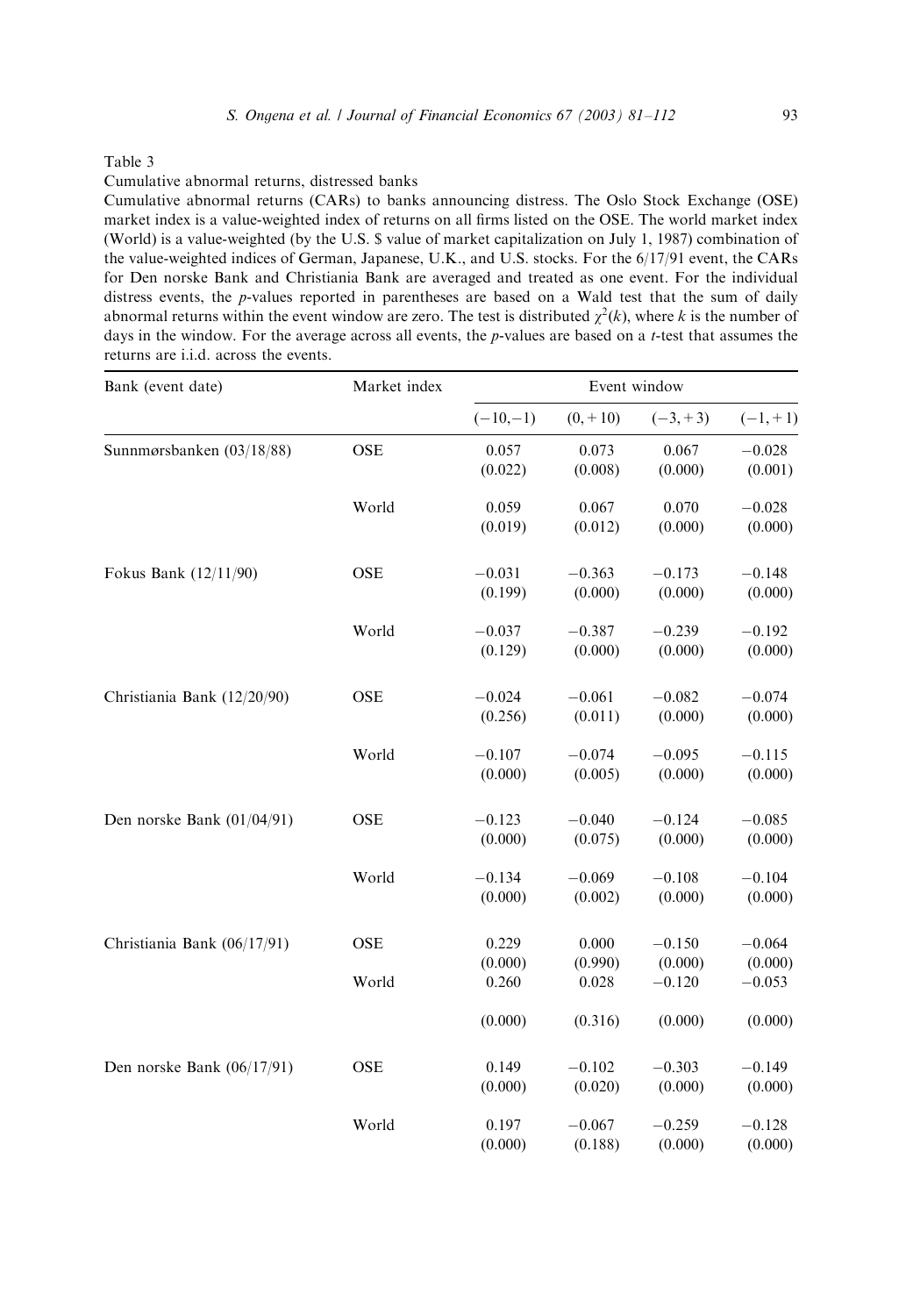| Bank (event date)                | Market index | Event window |            |            |            |  |
|----------------------------------|--------------|--------------|------------|------------|------------|--|
|                                  |              | $(-10,-1)$   | $(0, +10)$ | $(-3, +3)$ | $(-1, +1)$ |  |
| Average across all events        | <b>OSE</b>   | 0.013        | $-0.088$   | $-0.107$   | $-0.088$   |  |
|                                  |              | (0.808)      | (0.290)    | (0.097)    | (0.011)    |  |
|                                  | World        | 0.001        | $-0.096$   | $-0.112$   | $-0.106$   |  |
|                                  |              | (0.979)      | (0.277)    | (0.100)    | (0.015)    |  |
| SUR regression across all events | <b>OSE</b>   | $-0.024$     | $-0.105$   | $-0.136$   | $-0.096$   |  |
|                                  |              | (0.561)      | (0.015)    | (0.000)    | (0.000)    |  |
|                                  | World        | $-0.036$     | $-0.118$   | $-0.137$   | $-0.116$   |  |
|                                  |              | (0.370)      | (0.005)    | (0.000)    | (0.000)    |  |

Table 3 (continued)

As a means of summarizing the CAR estimates across events, we report averages using two different methods. The first takes a simple average of the CARs, assumes that the estimates are independent across events, and uses a  $t$ -test to judge significance. The second method uses a seemingly unrelated regression (SUR) framework that jointly incorporates all announcements assuming that the price impact across banks is equal. The latter method averages the individual bank estimates using weights proportional to the standard deviation of the event-specific error terms (see Thompson, 1985).

From a distressed bank's perspective, the events have a substantial and surprising impact on stock price. For instance, the stock prices of Den norske Bank and Christiania Bank increase over the ten days prior to their bailout request on June 17, 1991, but fall more than 9% immediately after the announcement was made. On average, the set of distressed banks earn zero abnormal returns leading up to the distress event and experience an announcement-day decline of roughly 10% that persists beyond the ten-day post-announcement window. These averages are not only statistically significant but economically meaningful. For example, on an aggregate basis, the  $(-1, +1)$  and  $(-3, +3)$  event windows capture 38% and 58%, respectively, of the total price fall in Norwegian bank stocks from the beginning of 1988 to the end of 1991.

We now turn to examining the abnormal returns of the related firms around bank distress announcements. Table 4 reports event-specific CAR estimates based upon equally weighted portfolios of related firms grouped by event as well as average CARs across all events. The signs and magnitude of the related-firm portfolio CARs tend to be more mixed across events than the bank CARs. Over the  $(-1, +1)$  event window, borrowers from Sparebanken Nord-Norge fall by 26%, while firms related to Sunnmørsbanken and Fokus Bank decline by  $6\%$ . However, over the longer  $(-3, 1)$  $+3$ ) and  $(0, +10)$  windows, "reversals" can be observed in returns for firms related to Sunmørsbanken and Sparebanken Nord-Norge. That is, their cumulative abnormal returns are higher over these longer event windows than for the three-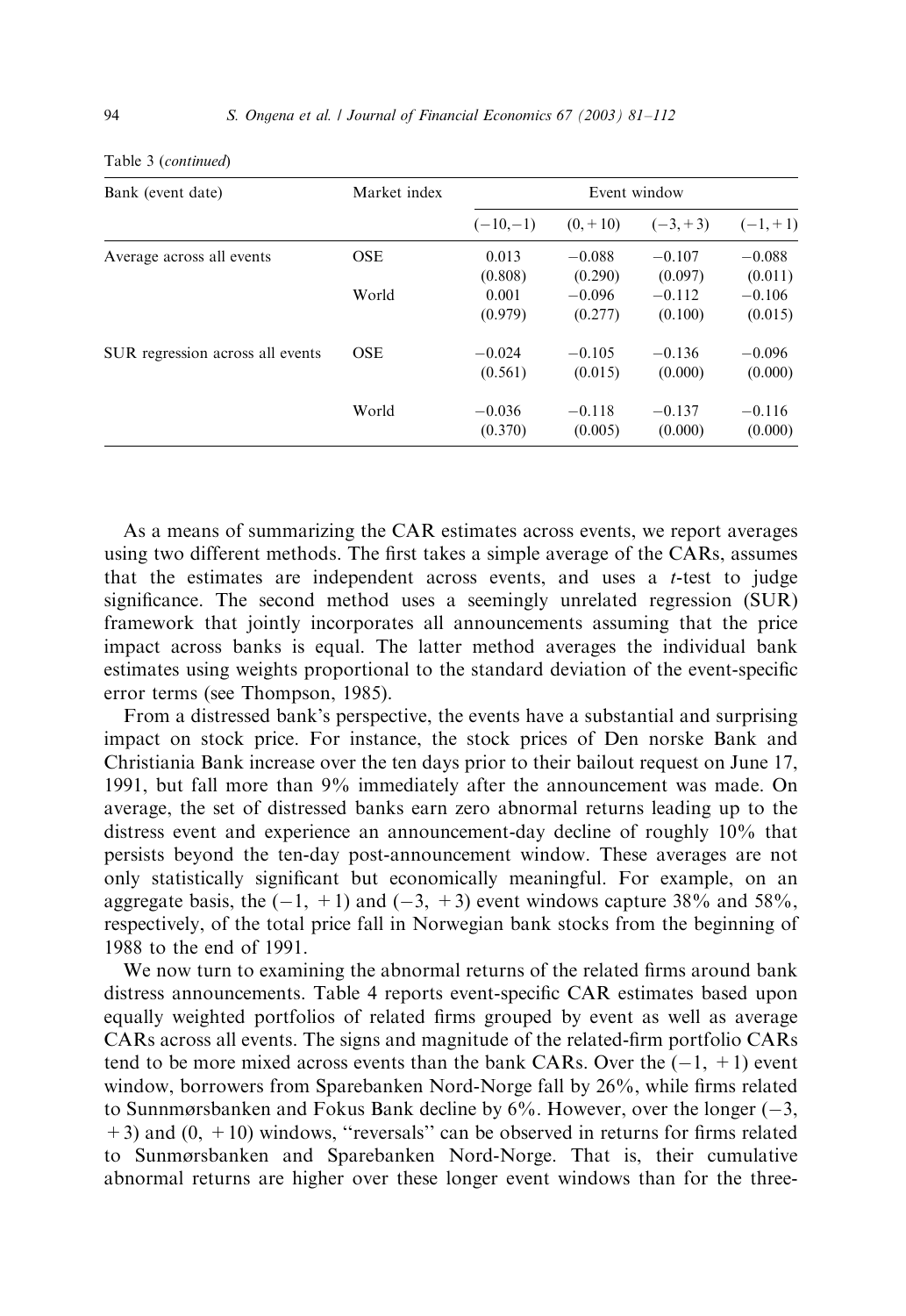## Cumulative abnormal returns, related firms

Cumulative abnormal returns  $(CARs)$  on an equal-weighted portfolio of related firms' stocks. N is the number of stocks in the portfolio. The Oslo Stock Exchange (OSE) market index is value-weighted. The world market index (World) is a value-weighted (by the U.S. \$ value of market capitalization on July 1, 1987) combination of the value-weighted indices of German, Japanese, U.K., and U.S. stocks. The firmweighted difference portfolio averages the differences between portfolios of related and unrelated firms. The portfolios are created by first weighting each return by the total number of related firms. For the individual distress events and for the firm-weighted difference portfolio, the  $p$ -values reported in parentheses are based on a Wald test that the sum of daily abnormal returns within the event window are zero. The test is distributed  $\chi^2(k)$ , where k is the number of days in the window. For the average across all events, the p-values in parentheses are based on a bootstrapped distribution (150 draws) that preserves the cross-sectional error structure of firms sharing a common event and the error structure of the overlapping time period between event estimation windows (see Appendix A).

| Banks (event date)                      | $\boldsymbol{N}$ | Market index | Event window                                 |          |          |          |
|-----------------------------------------|------------------|--------------|----------------------------------------------|----------|----------|----------|
|                                         |                  |              | $(-10, -1)$ $(0, +10)$ $(-3, +3)$ $(-1, +1)$ |          |          |          |
| Sunnmørsbanken (03/18/88)               | 3                | <b>OSE</b>   | $-0.070$                                     | 0.088    | 0.142    | $-0.079$ |
|                                         |                  |              | (0.006)                                      | (0.002)  | (0.000)  | (0.000)  |
|                                         |                  | World        | $-0.063$                                     | 0.115    | 0.150    | $-0.064$ |
|                                         |                  |              | (0.011)                                      | (0.000)  | (0.000)  | (0.000)  |
| Sparebanken Nord-Norge (10/08/89)       | $\overline{c}$   | <b>OSE</b>   | $-0.179$                                     | $-0.274$ | $-0.076$ | $-0.256$ |
|                                         |                  |              | (0.000)                                      | (0.000)  | (0.019)  | (0.000)  |
|                                         |                  | World        | $-0.181$                                     | $-0.308$ | $-0.102$ | $-0.263$ |
|                                         |                  |              | (0.000)                                      | (0.000)  | (0.000)  | (0.000)  |
| Fokus Bank (12/11/90)                   | 9                | <b>OSE</b>   | 0.011                                        | 0.028    | $-0.019$ | $-0.023$ |
|                                         |                  |              | (0.057)                                      | (0.001)  | (0.000)  | (0.000)  |
|                                         |                  | World        | 0.015                                        | 0.000    | $-0.066$ | $-0.062$ |
|                                         |                  |              | (0.050)                                      | (0.972)  | (0.000)  | (0.000)  |
| Christiania Bank (12/20/90)             | 49               | <b>OSE</b>   | 0.015                                        | $-0.005$ | 0.021    | 0.004    |
|                                         |                  |              | (0.001)                                      | (0.408)  | (0.000)  | (0.187)  |
|                                         |                  | World        | $-0.036$                                     | $-0.014$ | 0.011    | $-0.022$ |
|                                         |                  |              | (0.000)                                      | (0.039)  | (0.003)  | (0.000)  |
| Den norske Bank $(01/04/91)$            | 52               | <b>OSE</b>   | $-0.035$                                     | 0.052    | $-0.022$ | $-0.016$ |
|                                         |                  |              | (0.000)                                      | (0.000)  | (0.000)  | (0.000)  |
|                                         |                  | World        | $-0.043$                                     | 0.033    | $-0.012$ | $-0.028$ |
|                                         |                  |              | (0.000)                                      | (0.000)  | (0.037)  | (0.000)  |
| Christiania Bank and Den norske Bank 75 |                  | <b>OSE</b>   | 0.016                                        | $-0.004$ | 0.000    | $-0.010$ |
| (06/17/91)                              |                  |              | (0.000)                                      | (0.286)  | (0.812)  | (0.000)  |
|                                         |                  | World        | 0.032                                        | 0.008    | 0.015    | $-0.003$ |
|                                         |                  |              | (0.000)                                      | (0.222)  | (0.001)  | (0.028)  |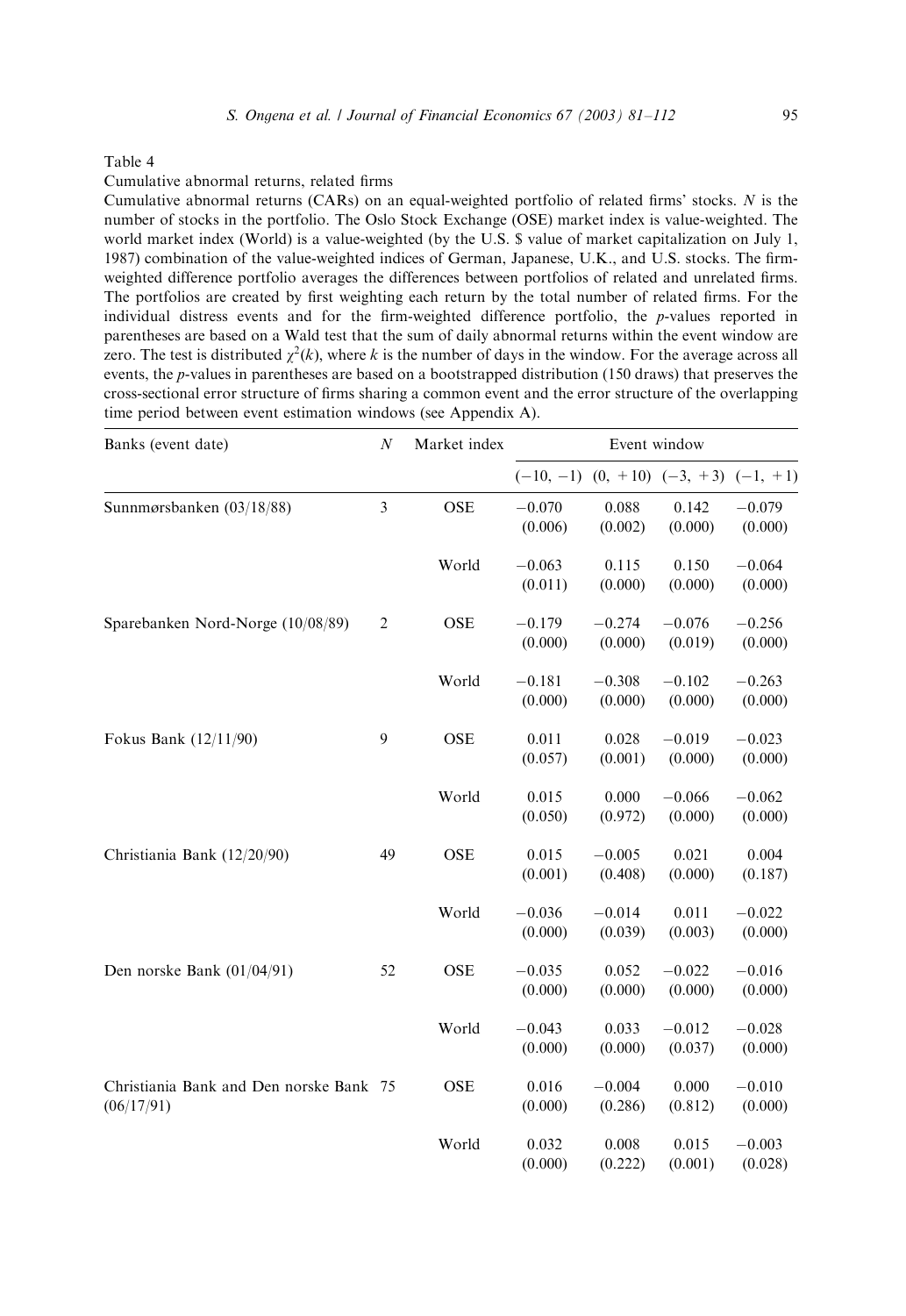| Banks (event date)                 | N   | Market index | Event window        |                  |                                              |                     |
|------------------------------------|-----|--------------|---------------------|------------------|----------------------------------------------|---------------------|
|                                    |     |              |                     |                  | $(-10, -1)$ $(0, +10)$ $(-3, +3)$ $(-1, +1)$ |                     |
| Average across all related firms   | 173 | <b>OSE</b>   | 0.009<br>(0.366)    | 0.010<br>(0.160) | 0.009<br>(0.453)                             | $-0.009$<br>(0.240) |
|                                    |     | World        | $-0.003$<br>(0.173) | 0.009<br>(0.380) | 0.015<br>(0.753)                             | $-0.017$<br>(0.020) |
| Firm-weighted difference portfolio | 6   | <b>OSE</b>   | 0.001<br>(0.935)    | 0.017<br>(0.391) | 0.017<br>(0.565)                             | $-0.014$<br>(0.253) |
|                                    |     | World        | 0.003<br>(0.863)    | 0.020<br>(0.286) | 0.017<br>(0.549)                             | $-0.017$<br>(0.227) |

Table 4 (continued)

day event window. This volatility is not surprising given that only five firms are associated with these two banks, and customers of these smaller banks tend to be smaller and risky themselves. Firms related to Christiania Bank and Den norske Bank suffer less upon their banks' first announcement of distress. These borrowers experience abnormal price drops that average  $-2.5\%$  over the short  $(-1, +1)$ window, zero over the  $(-3, +3)$  window, and a slightly positive amount for the  $(0,$ +10) period. Moreover, these same firms experience a relatively mild three-day decline of  $-0.3\%$ , while their banks' stocks fall by an average of 19% upon the announcement that bank losses exceeded the existing capital of the government guarantee fund. Over longer windows, related-firm stock prices once again tend to bounce back.

For a consistent view of the aggregate impact of these distress announcements on the related firms, the bottom of Table 4 reports the average CARs across all firms. To create the average, we first estimate the market model regression on a firm-byfirm basis and calculate the mean CAR across all 173 firm estimates. Then, in order to control for the cross-sectional dependence in CAR estimates, we generate standard errors from bootstrapped distributions that preserve the cross-sectional dependence in the market model error terms  $\varepsilon_{it}$  for firms with event dates that overlap in time. Appendix A contains a detailed description of the bootstrap procedure.

Using the bootstrapped errors, the average three-day CAR estimate is a statistically significant  $-1.7\%$ . However, all other CAR estimates are small and statistically insignificant. In fact, related-firm prices reverse themselves, on average, over longer horizons. Over the seven- and ten-day event windows, the average CARs are  $+1.5\%$  and  $+0.9\%$  and statistically insignificant. At the bottom of Table 4, we also report an estimate that judges the performance of related firms relative to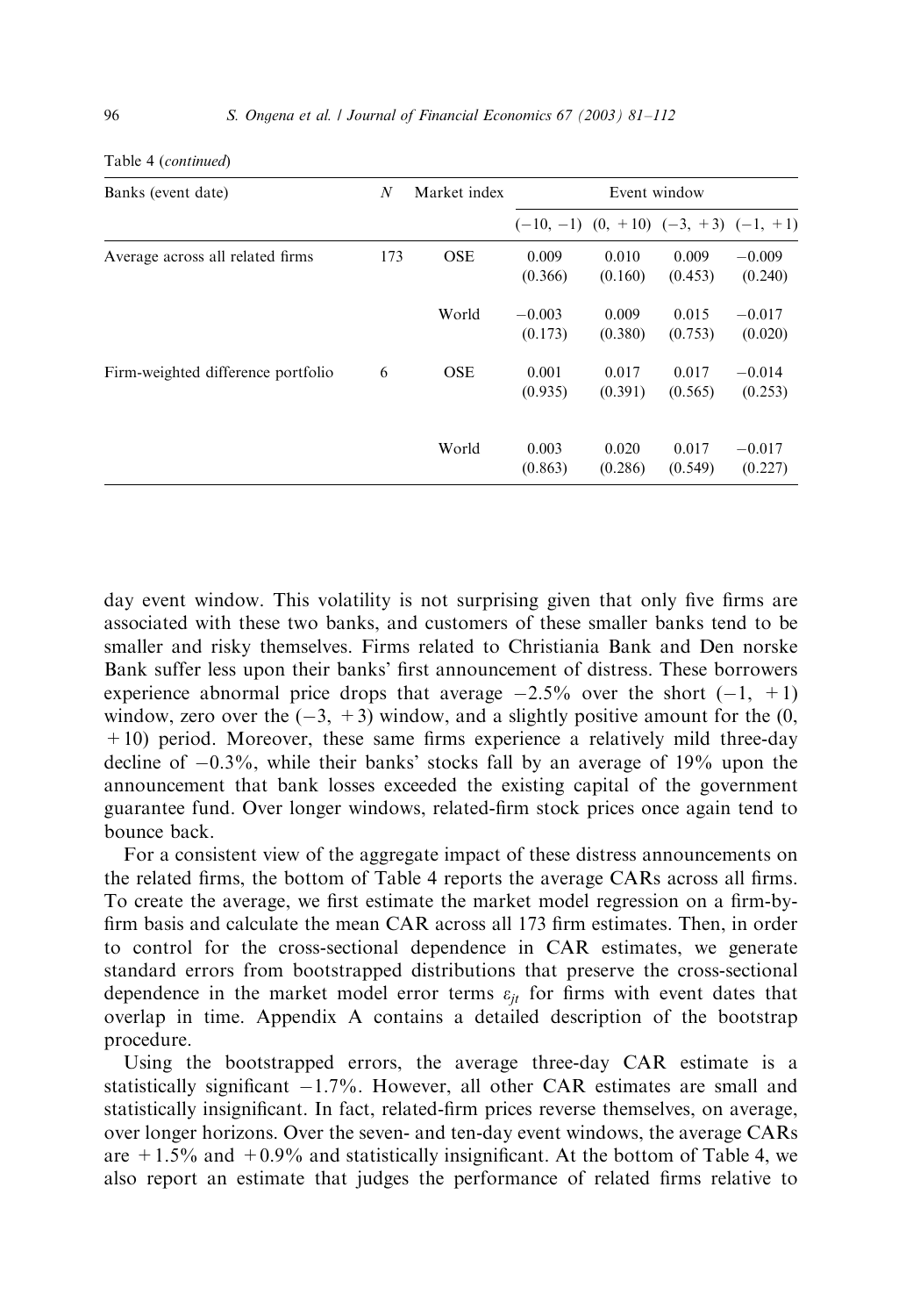unrelated firms over the event period. Specifically, we construct a firm-weighted ''difference'' portfolio that assumes investors can form a zero-cost portfolio before the event date that is long in related firms and short in unrelated firms. To create the portfolio, each firm receives a weight that is proportional to the total number of firms in the sample that year. The difference portfolio CAR estimates suggest that the related-firm stock prices fall by more than those of unrelated firms on event dates, but the difference is not statistically significant.

# 4.2. Cross-sectional regressions

To gain a better understanding of the patterns underlying the abnormal returns documented in Table 4, we now consider regressing related-firm CARs on a set of variables related to the financial, governance, and bank relationship characteristics of the firm. The variables are selected to measure a firm's dependence on a single bank's financing versus its ability to obtain financing from other sources. We hypothesize that firms dependent on financing from a distressed bank should experience larger negative stock price shocks on the day their bank announces distress than firms with other means of financing new projects. Unless otherwise specified, all variables are measured at the end of the year prior to the distress announcement. We provide a description of the variables and summary statistics in Table 5.

Firm-specific information asymmetries could prevent some firms from accessing funds from outside sources. We include three indicators of potential information problems at the firm level. The first variable, Ln Sales, measures the size of the firm in terms of the logarithm of sales, expressed in 1990 kroner. The second variable, Age, is the number of years the firm has been in operation since its founding date. Larger firms are likely to be better known among analysts, news services, and traders, while older firms benefit from an established reputation. The third variable, Tobin's Q; defined as the year-end market value of equity plus the book value of debt, divided by the book value of assets, measures investor sentiment about a firm's growth opportunities. The value of firms with high Tobin's  $Q$  tends to be more tied to projects with unknown future payoffs than firms with low Tobin's Q:

An obvious measure of a firm's dependence on bank financing is the proportion of assets financed by bank debt. Unfortunately, we cannot directly observe the amount that firms borrow from banks. Instead, we use as a proxy Total Debt, defined to be the total book value of firm debt, divided by the sum of the book value of debt and market value of equity, because firms in Norway rely so heavily on banks for debt financing. Highly leveraged firms are more likely to have relied on bank financing in the past and are less likely to obtain new financing from banks that are distressed. In addition to Total Debt, we include the variable Drawn Credit, which is the proportion of the total book value of debt associated with a firm's borrowing through a line of credit. Line-of-credit lending represents the most liquid form of lending that banks can offer borrowers. Firms that can borrow without a credit line, or that have low levels of drawn credit, should be more creditworthy and less liquidity constrained than firms with high levels of drawn credit.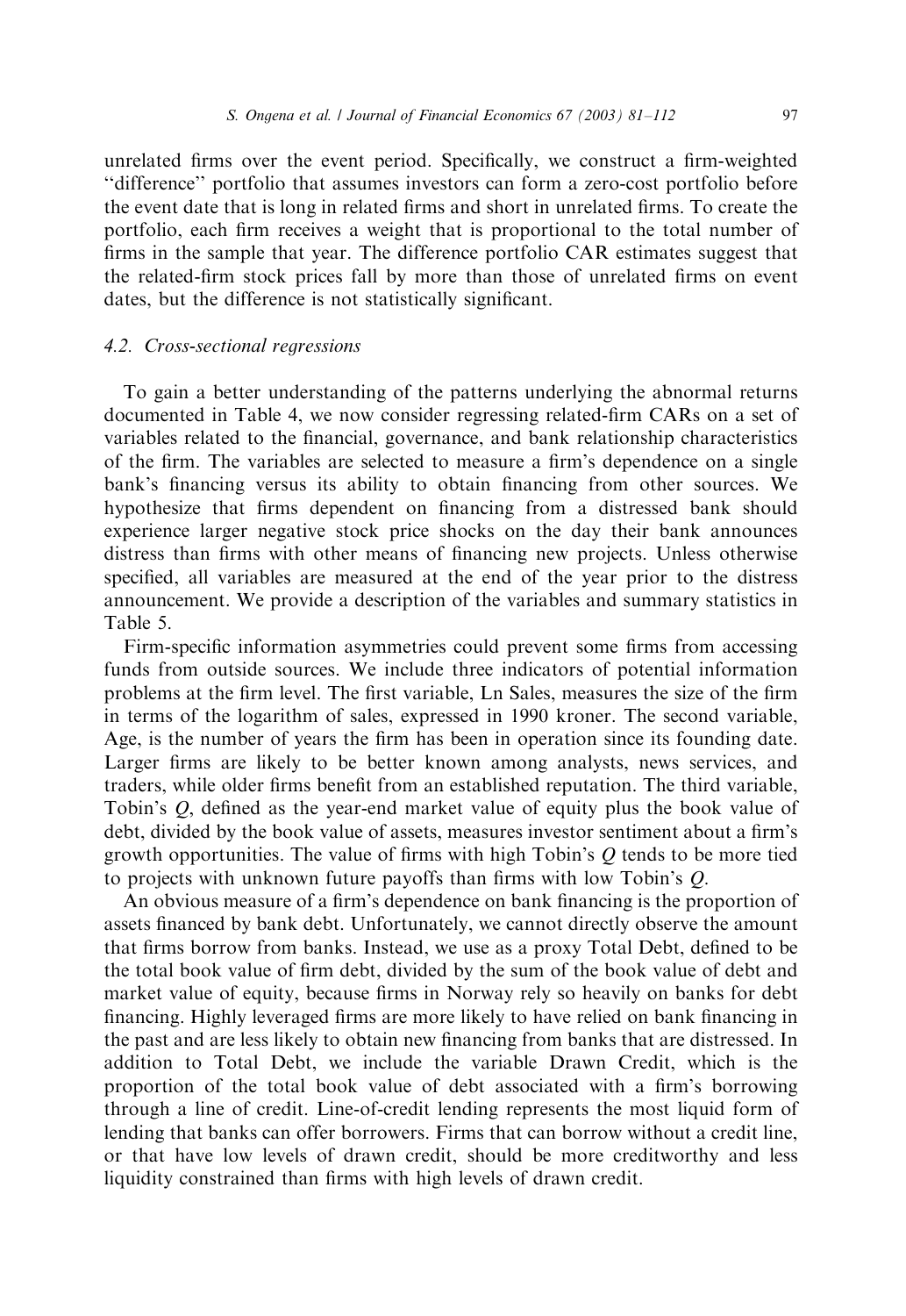#### Summary of firm characteristics, related firms

There are 173 related-firm observations in the sample. The variable Sales is year-end sales, measured in millions of 1990 Norwegian kroner. Age is measured relative to the founding date of the firm (in years). Tobin's Q is the year-end market value of equity plus book value of debt, divided by the book value of assets. Total Debt is the book value of debt, divided by the sum of year-end market value of equity and book value of debt. Drawn Credit is the book value of drawn lines of credit, divided by the book value of debt. Cash Flow is the ratio of net operating income and normal depreciation to book value of assets. Equity Issue is the ratio of equity issued, publicly and privately, by the firm in the two years prior to bank distress, to the book value of assets. Termination Propensity is the forecasted likelihood that a firm will terminate a relationship, conditional on the duration of its relationship and a set of financial characteristics (see Ongena and Smith, 2001). Healthy Bank equals one when a firm maintains a relationship with another bank previously unaffected by distress, and zero otherwise. International Bank takes the value of one when a firm maintains a relationship with a non-Norwegian bank, and zero otherwise. Banker On Board equals one when a manager of the distressed bank sits on the firm's board and zero otherwise.

|                               | Mean  | Standard deviation | Minimum  | Median | Maximum |
|-------------------------------|-------|--------------------|----------|--------|---------|
| Sales                         | 2,800 | 7,303              | $\theta$ | 589    | 63,083  |
| Age                           | 57.6  | 39.9               | 0.0      | 63     | 149     |
| Tobin's $Q$                   | 1.556 | 0.659              | 0.385    | 1.399  | 4.581   |
| <b>Total Debt</b>             | 0.540 | 0.228              | 0.000    | 0.589  | 0.945   |
| Drawn Credit                  | 0.037 | 0.070              | 0.000    | 0.000  | 0.350   |
| Cash Flow                     | 0.091 | 0.112              | $-0.400$ | 0.099  | 0.357   |
| Equity Issue                  | 0.070 | 0.127              | 0.000    | 0.016  | 0.832   |
| <b>Termination Propensity</b> | 0.062 | 0.047              | 0.000    | 0.058  | 0.285   |
| Healthy Bank                  | 0.260 | 0.439              | 0.000    | 0.000  | 1.000   |
| International Bank            | 0.086 | 0.282              | 0.000    | 0.000  | 1.000   |
| Banker On Board               | 0.023 | 0.150              | 0.000    | 0.000  | 1.000   |

We construct two measures of a firm's ability to finance investments through nondebt liquid sources of financing. Cash Flow, defined to be net income plus depreciation, divided by the book value of assets, provides an estimate of the level of cash available to the firm at the time of the distress announcement.<sup>4</sup> Equity Issue is the total amount of public and private equity raised by the firm in the two years prior to the distress event, divided by firm book value of assets. Firms that recently issued equity should be more liquid and less risky than firms that have failed to issue equity. Equity-issuing firms have received recent accreditation by an underwriter and have been exposed to public scrutiny through the offer process. Therefore, they should also find it easier to tap external financial sources, if need be, during a crisis period.

Because banks can exploit informational advantages gained over the course of a relationship to lock in borrowers, firms with a strong relationship to a distressed bank may find it costly to obtain financing elsewhere. We include four variables that measure the strength of a firm's relationship with a distressed bank. Termination

<sup>&</sup>lt;sup>4</sup> Defining the cash variable in terms of the stock of cash (cash assets + marketable securities) produces results similar to the flow variable.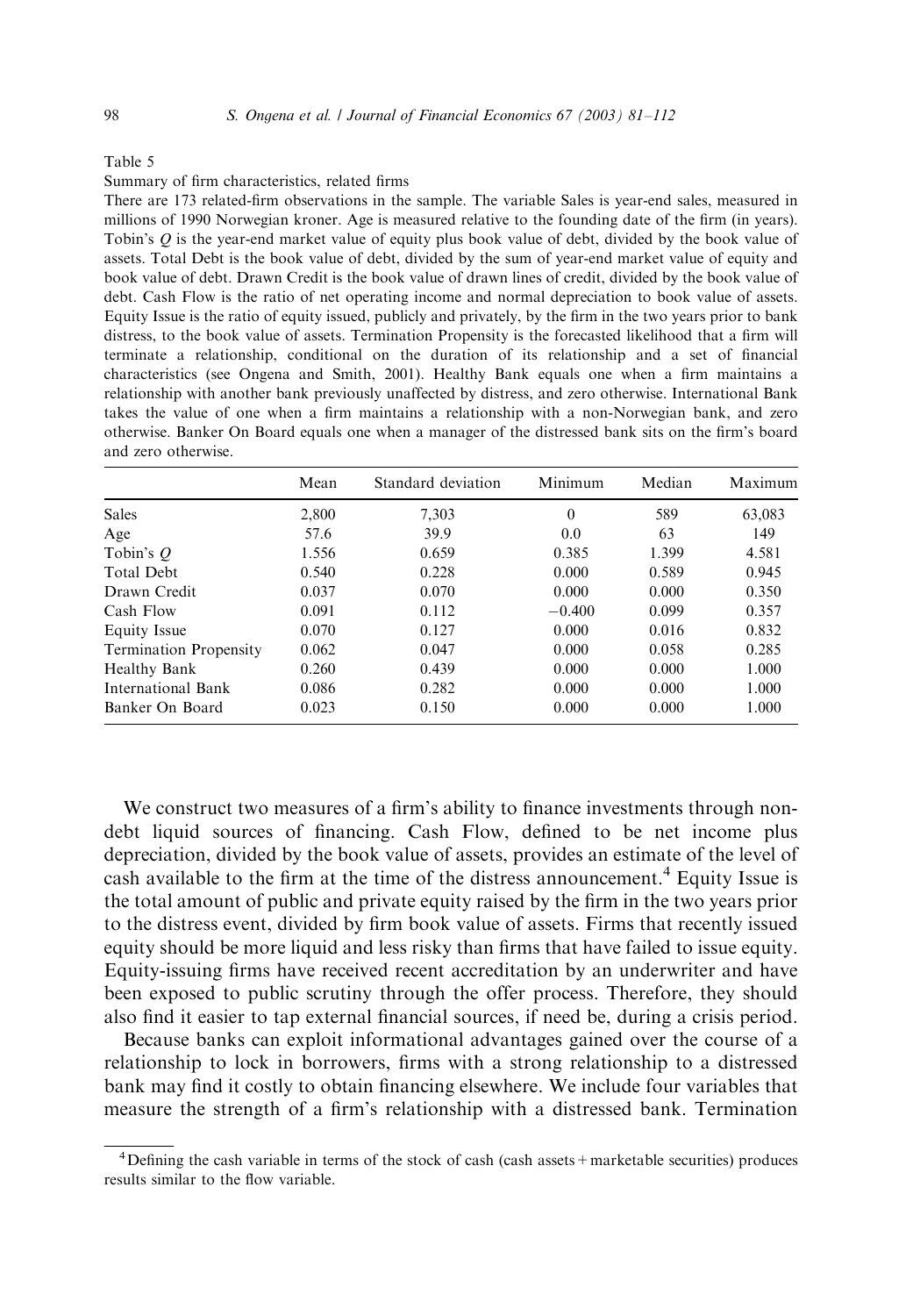Propensity is an estimate of the ex ante likelihood that a firm will terminate its bank relationship, conditional on the duration of the relationship up through the year prior to the distress announcement. The variable serves as a proxy for the ease with which a firm can switch relationships. To construct the variable, we use the fitted estimates from a conditional hazard model of relationship termination behavior introduced by Ongena and Smith (2001). Their model allows the duration of a relationship to vary as a function of firm size, age, leverage, profitability, and the number of relationships maintained by the firm. They show that these variables are strong predictors of the termination behavior of Norwegian firms. We include the dummy variables Healthy Bank, set equal to one when a firm also maintains a relationship with a bank not in distress, and International Bank, set equal to one when a firm maintains a relationship with a non-Norwegian bank. Firms maintaining relationships with healthy Norwegian banks or foreign banks should be less susceptible to the impairment of their distressed bank. Banker On Board is a dummy variable that takes the value of one when a bank officer from the distressed bank sits on the board of directors of the firm. Kroszner and Strahan (2001) argue that a banker that sits on a borrower's board of directors could favor decisions that enhance the bank's health at the possible expense of the borrower's value.

Finally, we include two variables to control for possible biases in the CARs related to investor anticipation of the event. Bank CAR, defined to be the three-day CAR estimate for the distressed bank, acts as a measure of the level of surprise in the distress announcement, weighted by the relative losses faced by the bank. The second variable, Crisis Length, is the logarithm of the number of days between the date of a particular distress announcement and the date of the first distress announcement (March 18, 1988). If the seriousness of the crisis becomes more apparent as time passes, then announcements should become less informative over time.

Table 6 contains the results from regressing  $(-1, +1)$  and  $(-3, +3)$  related-firm CARs (stated in percent terms) on various combinations of the explanatory variables. We include both sets of CARs to extract patterns that persist outside of the three days surrounding the event. The p-values printed in parentheses under the coefficient estimates are based on the bootstrapping procedure described in Appendix A.

Most of the coefficient estimates in Table 6 are statistically insignificant and, taken together, the variables explain a small fraction of the variation in the related-firm CARs. Nevertheless, several interesting patterns emerge. First, Equity Issue has a positive and statistically significant coefficient estimate that remains robust across all model specifications. The estimates suggest that every dollar of new equity issued on 100 dollars of assets in the two years prior to the distress announcement leads to an increase of between 13 and 28 basis points in the  $(-3, +3)$  CAR. Second, highly leveraged firms perform poorly relative to firms with less leverage. The Total Debt estimate implies that each extra dollar of debt per 100 dollars of assets reduces the  $(-3, +3)$  CAR by 11 basis points. Third, the proportion of firm debt tied up in drawings on a line of credit also negatively influences the  $(-3, +3)$  CAR. In other words, leveraged firms with debt tied up in the most liquid form of bank financing are worse off at the time of bank distress than firms using less liquid forms of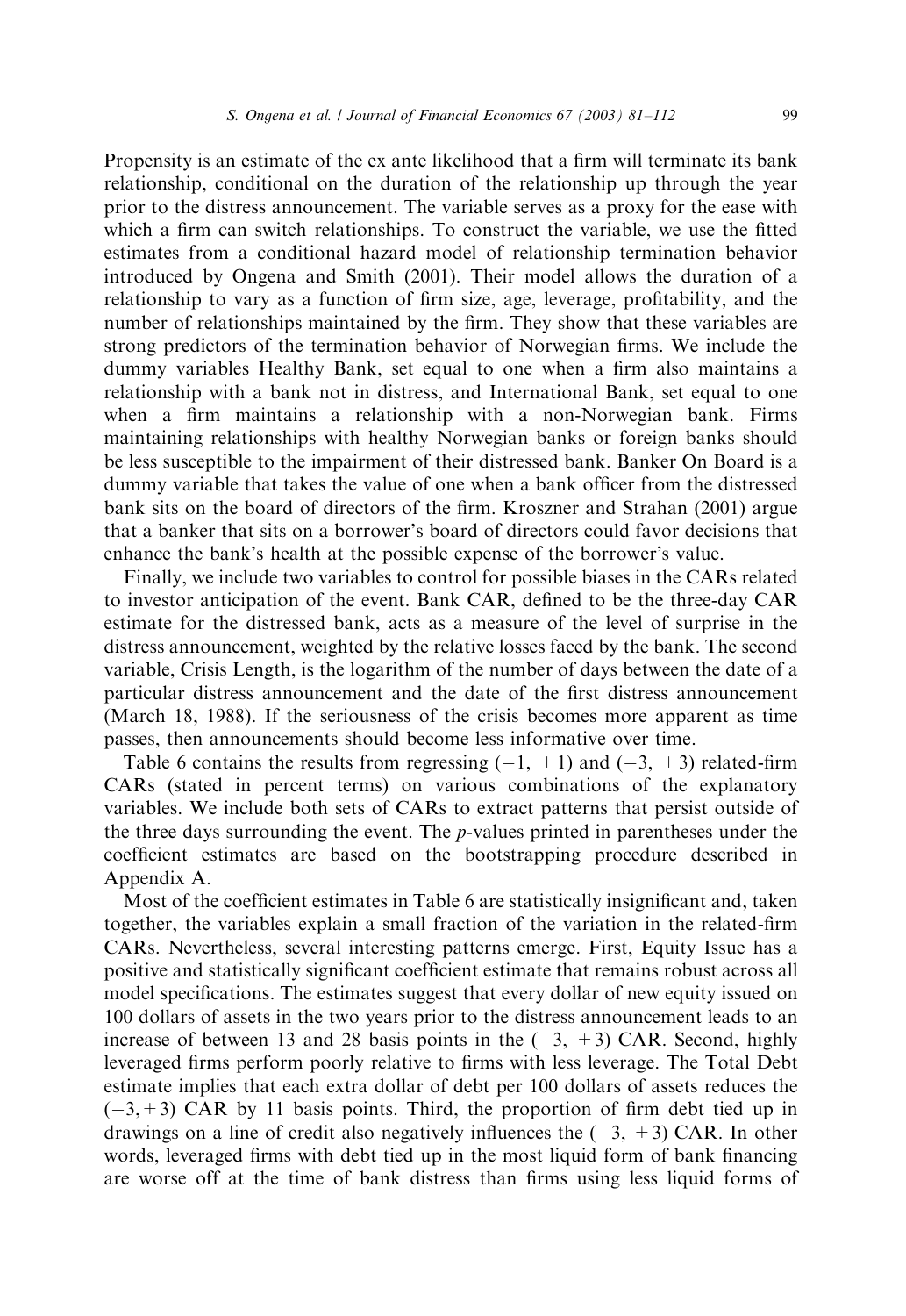### Cross-sectional examination of firm related CARs

The number of observations is 173. The dependent variable is the three (seven)-day cumulative abnormal return for the firm (in percent). Ln Sales is the logarithm of year-end sales, measured in millions of 1990 Norwegian kroner. Age is measured relative to the founding date of the firm (in years). Tobin's  $Q$  is the year-end market value of equity plus book value of debt, divided by the book value of assets. Total Debt is the book value of debt, divided by the sum of year-end market value of equity and book value of debt. Drawn Credit is the book value of drawn lines of credit, divided by the book value of debt. Cash Flow is the ratio of net operating income and normal depreciation to book value of assets. Equity Issue is the ratio of equity issued, publicly and privately, by the firm in the two years prior to bank distress, to the book value of assets. Termination Propensity is the forecasted likelihood that a firm will terminate a relationship, conditional on the duration of its relationship and a set of financial characteristics (see Ongena and Smith, 2001). Healthy Bank equals one when a firm maintains a relationship with another bank previously unaffected by distress, and zero otherwise. International Bank takes the value of one when a firm maintains a relationship with a non-Norwegian bank, and zero otherwise. Banker On Board equals one when a manager of the distressed bank sits on the firm's board and zero otherwise. Bank CAR is the three (seven)-day CAR for the bank (in percent). Crisis Length is the logarithm of the number of days since the first distress announcement (March 18, 1988). Coefficients are listed on the first row in each cell with reported below p-values based on a bootstrapped distribution (150 draws) that preserves the cross-sectional error structure of firms sharing a common event and preserves the error structure of the overlapping time period between event estimation windows.

| Dependent variable            |          | $CAR(-1, +1)$ |           |           | $CAR(-3, +3)$ |           |
|-------------------------------|----------|---------------|-----------|-----------|---------------|-----------|
| Intercept                     | $-2.722$ | $-2.867$      | $-10.271$ | 8.105     | $-4.858$      | $-14.613$ |
|                               | (0.293)  | (0.293)       | (0.226)   | (0.260)   | (0.206)       | (0.240)   |
| Ln Sales                      | 0.642    | 0.027         | 0.001     | 0.344     | 0.270         | 0.221     |
|                               | (0.106)  | (0.560)       | (0.466)   | (0.313)   | (0.300)       | (0.333)   |
| Age                           | $-0.000$ | $-0.000$      | $-0.000$  | $-0.022$  | 0.007         | 0.007     |
|                               | (0.446)  | (0.473)       | (0.453)   | (0.220)   | (0.300)       | (0.320)   |
| Tobin's $Q$                   | $-0.629$ | 0.318         | 0.804     | $-1.659$  | 1.692         | 2.277     |
|                               | (0.406)  | (0.473)       | (0.253)   | (0.373)   | (0.233)       | (0.326)   |
| <b>Total Debt</b>             | $-7.423$ |               |           | $-11.205$ |               |           |
|                               | (0.086)  |               |           | (0.100)   |               |           |
| Drawn Credit                  |          | 0.781         | 1.378     |           | $-29.782$     | $-28.600$ |
|                               |          | (0.493)       | (0.466)   |           | (0.060)       | (0.060)   |
| Cash Flow                     | 2.864    | 7.864         | 5.585     | 3.396     | 1.491         | $-0.938$  |
|                               | (0.293)  | (0.146)       | (0.180)   | (0.400)   | (0.413)       | (0.506)   |
| <b>Equity Issue</b>           | 9.211    | 11.583        | 11.227    | 9.066     | 23.456        | 23.204    |
|                               | (0.026)  | (0.046)       | (0.073)   | (0.153)   | (0.013)       | (0.013)   |
| <b>Termination Propensity</b> | 0.198    | $-0.051$      | 0.013     | 0.043     | 0.241         | 0.319     |
|                               | (0.186)  | (0.466)       | (0.466)   | (0.426)   | (0.200)       | (0.146)   |
| <b>Healthy Bank</b>           | $-3.379$ | $-2.473$      | $-2.616$  | $-2.857$  | $-2.638$      | $-3.011$  |
|                               | (0.100)  | (0.140)       | (0.146)   | (0.186)   | (0.226)       | (0.180)   |
| <b>International Bank</b>     | $-1.869$ | $-1.440$      | $-1.438$  | 1.566     | 0.328         | 0.553     |
|                               | (0.186)  | (0.266)       | (0.260)   | (0.286)   | (0.406)       | (0.406)   |
| Banker On Board               | $-0.180$ | 0.900         | 0.989     | $-1.677$  | $-2.526$      | $-2.302$  |
|                               | (0.493)  | (0.393)       | (0.380)   | (0.373)   | (0.340)       | (0.346)   |
| <b>Bank CAR</b>               |          |               | $-0.008$  |           |               | 0.076     |
|                               |          |               | (0.446)   |           |               | (0.426)   |
| Crisis Length                 |          |               | 1.019     |           |               | 1.546     |
|                               |          |               | (0.680)   |           |               | (0.146)   |
| Adjusted- $R^2$               | 0.000    | $-0.008$      | $-0.015$  | $-0.003$  | 0.029         | 0.023     |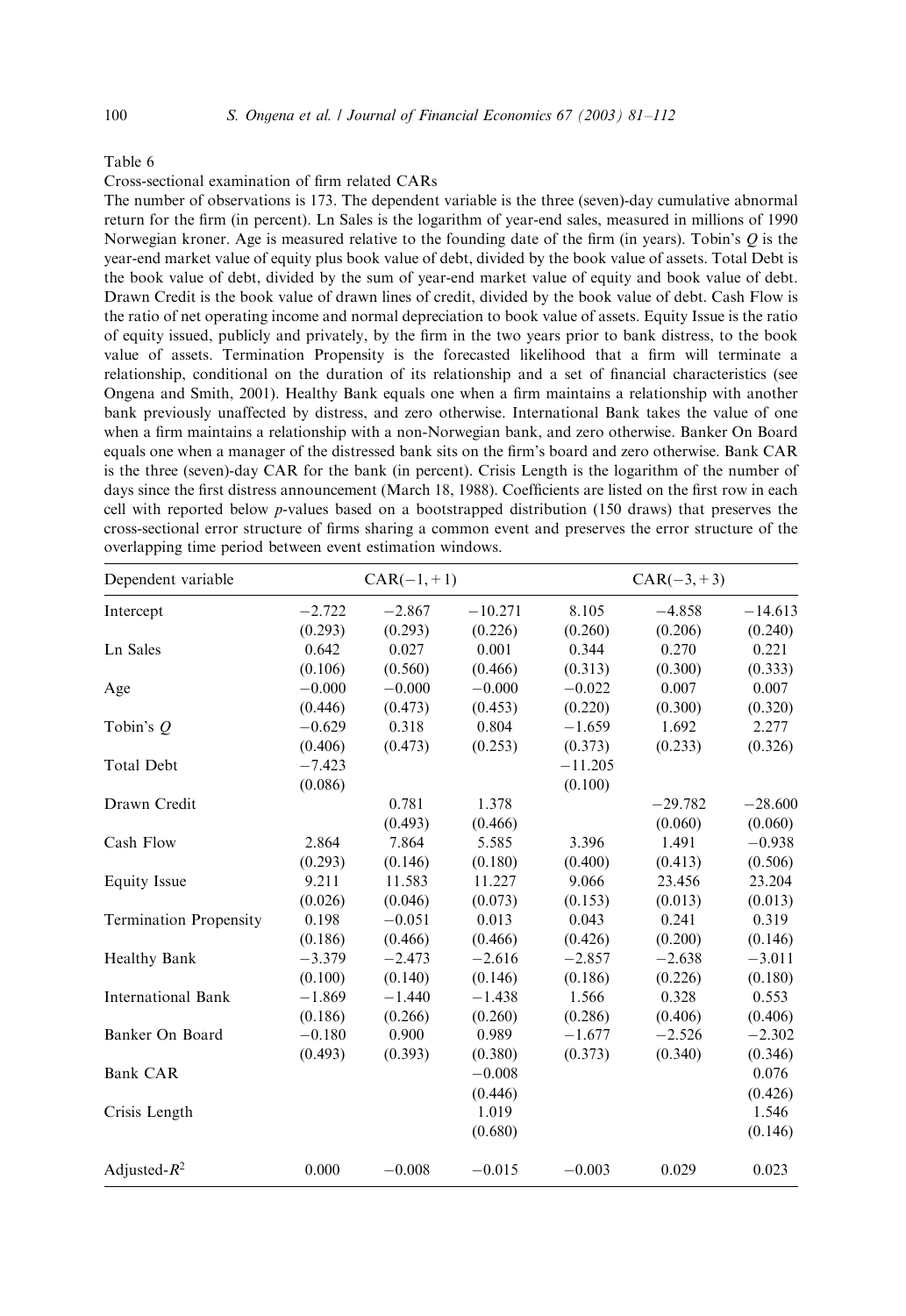financing. The  $(-3, +3)$  estimates associated with Drawn Credit imply that every one percentage point increase in the amount of debt coming from a credit line implies a decrease in the seven-day CAR of over 30 basis points.

Overall, our cross-sectional results provide support for the argument that firms that cannot draw on liquid sources of funding, or that are unable to access capital markets prior to their bank's distress, are more negatively impacted by their bank's announcement of distress.

# 4.3. Potential selection bias from firms that leave

The sample selection techniques we use for the event study could bias the relatedfirm abnormal return estimates. For example, because we include only those firms maintaining a relationship with a troubled bank at the time of the event, we overlook firms that could have been dropped by the bank before the event. If such firms were healthy before being dropped and were harmed by being cut off, then our estimates understate the negative impact of bank distress. Moreover, distress could induce a troubled bank to change its future lending strategy in a way that favors some types of firms over others after the distress event. For instance, a bank could strengthen the viability of some borrowers by cutting off financing to their competitors. If investors are unable to differentiate between favored and unfavored borrowers, then our estimates might mask the true costs of distress. In fact, an increase in observed departures by firms after the distress announcement could signal that some firms are affected negatively by distress at their banks.

To better understand the potential for such biases, Table 7 examines the frequency with which related firms terminate relationships with distressed banks in the nine years surrounding each distress announcement, where year 0 is the event year. Overall, relatively few firms end relationships during this period. In years  $-4$  to  $-1$ , an average of four firms—or 1.6% of all related firms—leave, while in years  $+1$  to  $+4$ , relationships are terminated at an average rate of 1.8% per year. During the event year, the termination rate increases to 3.7%, when eight firms leave. Because our relationship data are annual, we cannot observe whether these eight firms leave before or after the event. The event study results in Table 4 assume that the firms stay with their banks through the event period. Dropping these firms from the CAR estimates does not meaningfully alter the Table 4 averages. Nevertheless, our estimates could be still biased if these firms leave prior to the announcement and experience a wealth decline at the time of departure, or if the firms are forced out after the event and investors fail to recognize the impending termination.

Table 7 termination rates do not account for firms that delist from the OSE in the years around the event period. Because firms could be forced to delist when they are cut off from bank financing, Table 7 also reports delisting frequencies for related firms. In contrast to termination rates, delisting rates are relatively high. The rate peaks in year  $-1$  at 13.1%, when 30 firms depart the exchange, and averages 9.2% during the five years from  $-4$  through 0. After year 0, delisting rates decline to average just over  $4\%$  for years  $+1$  to  $+3$ , falling roughly in line with average delisting rates for the OSE in other years.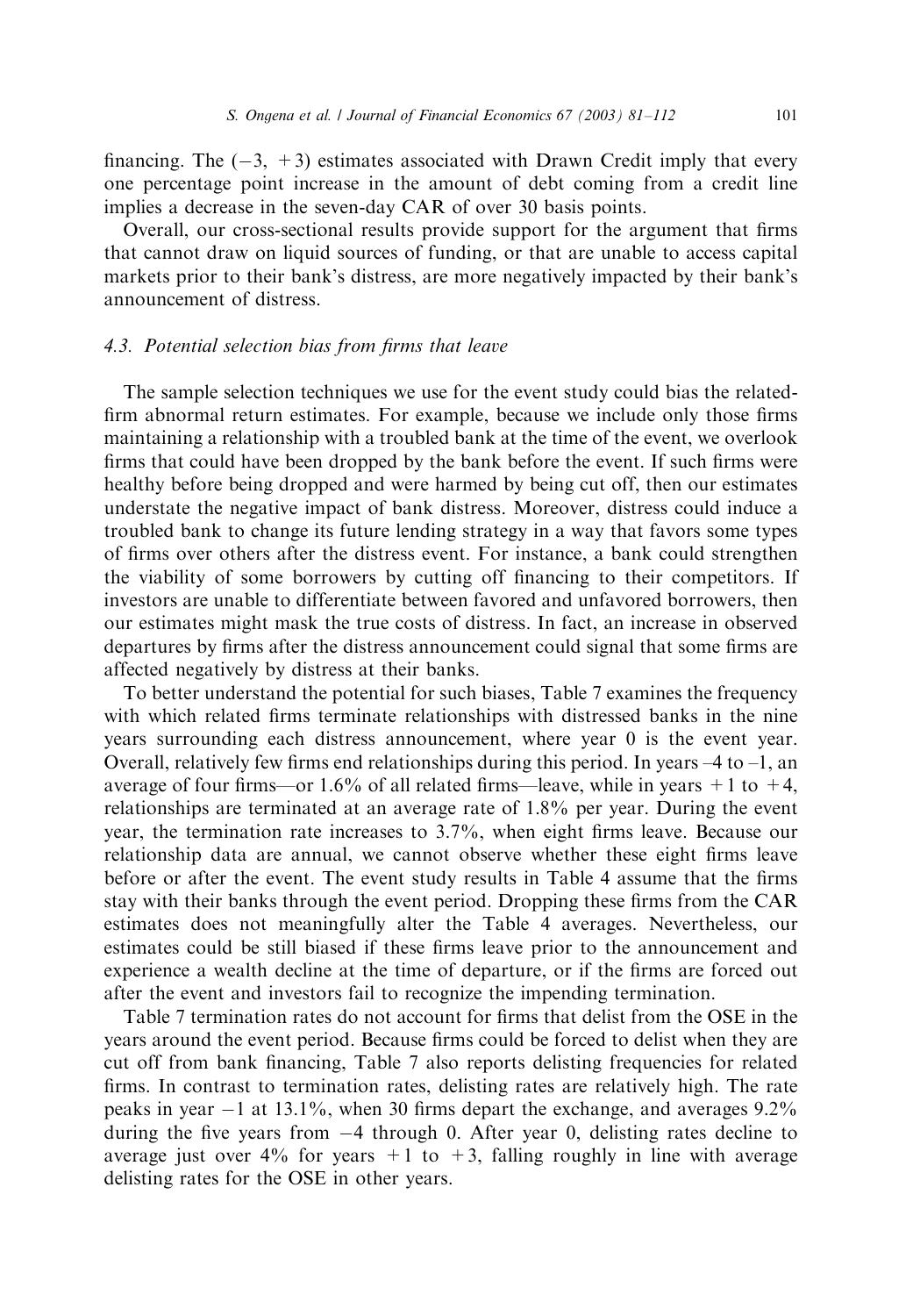Termination and delisting frequencies for related firms, by year relative to the distress announcement This table lists the total number of firms related to distressed banks, and the percentage of related firms that terminate relationships with distressed banks and delist from the OSE, by year relative to the distress announcement (year 0). Listed firms must report all important bank relationships to the OSE on an annual basis. We identify a firm as terminating a relationship when it drops a bank from the list, and starting a relationship when it adds a new bank to the list. Information on bank relationships comes from Kierulfs Handbook. Listing and delisting statistics are from the OSE.

|                                           | Relationships with distressed banks |                       |                 |                     |               |  |  |
|-------------------------------------------|-------------------------------------|-----------------------|-----------------|---------------------|---------------|--|--|
| Year relative to distress<br>announcement | Total at start<br>of year           | Number<br>terminating | $%$ Terminating | Number<br>delisting | $%$ Delisting |  |  |
| $-4$                                      | 249                                 | 4                     | 1.61            | 19                  | 7.63          |  |  |
| $-3$                                      | 239                                 | 4                     | 1.67            | 18                  | 7.53          |  |  |
| $-2$                                      | 228                                 | 4                     | 1.75            | 16                  | 7.02          |  |  |
| $-1$                                      | 229                                 | 3                     | 1.31            | 30                  | 13.10         |  |  |
| $\overline{0}$                            | 217                                 | 8                     | 3.69            | 23                  | 10.60         |  |  |
| $+1$                                      | 207                                 | 3                     | 1.45            | 10                  | 4.83          |  |  |
| $+2$                                      | 212                                 | 5                     | 2.36            | 7                   | 3.30          |  |  |
| $+3$                                      | 251                                 | 8                     | 3.19            | 11                  | 4.38          |  |  |
| $+4$                                      | 252                                 | $\boldsymbol{0}$      | 0.00            | 26                  | 10.32         |  |  |
| Average                                   | 235                                 | 4.33                  | 1.89            | 17.78               | 7.63          |  |  |

The patterns in Table 7 do not by themselves imply the existence of sample selection biases. For instance, firms could be dropped by their banks because they are delinquent or unprofitable borrowers, or delist because they either go bankrupt, are too weak to meet listing requirements, or fail because of low profitability. For these firms, bank termination is most likely an effect rather than the cause of their problems. Other firms could simply choose to drop their relationship with a distressed bank because they want to borrow from a healthier bank. Such firms might turn to an existing relationship with another bank, or switch to a new bank. Similarly, healthy firms can delist because they are acquired or taken private, or because they decide to list on another exchange. In these cases, firms are not harmed by their choice to depart from their banks or the exchange.

Although we cannot observe the true reasons that firms depart their banks, we can make inferences about the health of the firms and the availability of substitute financing at the time of their departure. Our event study estimates are more likely to be biased if we observe that departing firms are relatively healthy or heavily dependent on the distressed bank relationship at the time of departure, or if they perform relatively poorly after their departure.

Table 8 focuses on four financial variables measured at the point at which departing firms leave their bank. Profitability is the ratio of operating income to book value of assets, Tobin's  $\hat{Q}$  is the market value of equity plus book value of debt, divided by the book value of assets, Prior Three-Year Return is the holding-period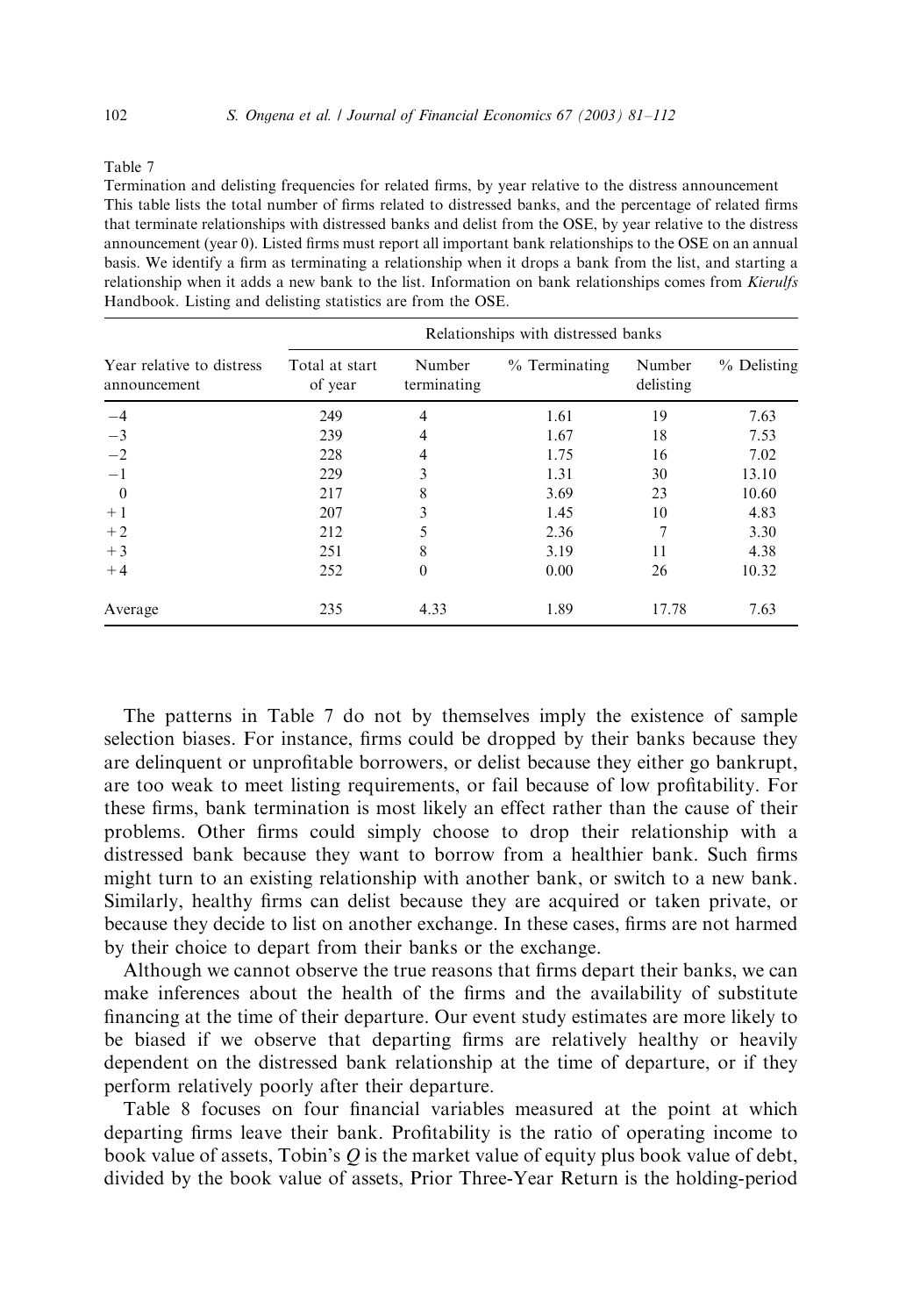Characteristics of related firms that terminate relationships with distressed banks, or that delist from the Oslo Stock Exchange (OSE), by year relative to the distress announcement

Panel A reports the mean characteristics for related firms that terminate relationships with distress banks or delist from the OSE in the years around the distress announcement. Profitability is the ratio of operating income to book value of assets. Tobin's  $Q$  is the ratio of the market value of equity plus book value of debt to book value of assets. Prior Three-year Return is the three-year holding-period return on a firm's stock. Multiple Relationships is a dummy variable set equal to one when a firm maintains a relationship with another bank besides the distressed bank. All variables are measured at year-end prior to the year of termination or delisting. Panel B reports the difference in mean values of firms that terminate or delist with firms that stay with the distressed bank during the event years.

|                             | Profitability |          | Tobin's O                                                       |        | Prior Three-year Return |               | Multiple Relationships |               |
|-----------------------------|---------------|----------|-----------------------------------------------------------------|--------|-------------------------|---------------|------------------------|---------------|
| Event year Terminate Delist |               |          | Terminate                                                       | Delist | Terminate               | <b>Delist</b> | Terminate              | <b>Delist</b> |
|                             |               |          | Panel A: Mean characteristics of firms that terminate or delist |        |                         |               |                        |               |
| $-2$                        | 0.085         | 0.355    | 1.294                                                           | 1.693  | 0.294                   | 1.026         | 0.500                  | 0.375         |
| $-1$                        | 0.302         | $-0.070$ | 2.465                                                           | 1.461  | $-0.021$                | 0.249         | 0.667                  | 0.533         |
| $\overline{0}$              | $-0.017$      | 0.034    | 1.184                                                           | 1.527  | $-0.244$                | 0.418         | 0.250                  | 0.565         |
| $+1$                        | $-0.008$      | 0.095    | 1.021                                                           | 1.350  | $-0.314$                | 0.377         | 0.333                  | 0.700         |
| $+2$                        | $-0.001$      | 0.098    | 1.080                                                           | 0.959  | $-0.139$                | $-0.223$      | 0.600                  | 0.143         |
| Average<br>across firms     | 0.047         | 0.077    | 1.326                                                           | 1.488  | $-0.112$                | 0.453         | 0.435                  | 0.500         |

Panel B: Mean characteristics of firms that terminate or delist relative to firms that stay

|              |            | $0.239*$                            |           |             |           |          |           |
|--------------|------------|-------------------------------------|-----------|-------------|-----------|----------|-----------|
| $-2$         | $-0.030$   | $-0.096$                            | 0.304     | $-0.164$    | $0.569*$  | 0.071    | $-0.054$  |
| $-1$         | 0.171      | $-0.200***$<br>0.889                | $-0.115*$ | $-0.236$    | 0.034     | 0.250    | 0.116     |
| $\theta$     |            | $-0.115***$ $-0.064***$ $-0.348***$ | $-0.005$  | $-1.149***$ | $-0.488*$ | $-0.162$ | $0.153*$  |
| $+1$         | $-0.109$   | $-0.431*$<br>$-0.006$               | $-0.101$  | $-1.033***$ | $-0.341$  | $-0.083$ | $0.284*$  |
| $+2$         | $-0.080^*$ | $0.019***$<br>$-0.057$              | $-0.178*$ | $-0.332***$ | $-0.416$  | 0.195    | $-0.262*$ |
| Average      | $-0.058*$  | $-0.028$<br>$-0.087$                | 0.075     | $-0.605***$ | $-0.041$  | 0.054    | $0.084*$  |
| across firms |            |                                     |           |             |           |          |           |

 $*$ Difference significant at  $10\%$  level,

**EXECUTE:** The Superiorist at 5% level,  $n+1$  is positive significant at 1% level.

return on a related firm's stock over the three years prior to the departure year, and Multiple Relationships is a dummy variable set equal to one when a firm maintains a relationship with another bank besides the distressed bank. Panel A reports the average values of the characteristics by the year in which firms depart, with all variables measured at year-end in the year prior to departure. Panel B of Table 8 judges the performance of departing firms relative to firms that stay by subtracting the average value of the characteristic for firms that stay at the distressed banks in each year. Due to missing accounting and stock price data, the sample sizes used in the calculations are slightly smaller than the numbers reported in Table 7. We lose seven of the original 23 firms that terminate in periods  $-2$  through  $+2$ , and 10 of the original 86 firms that delist during that period.

Table 8 indicates that related firms that terminate relationships with ailing banks are 5.8 percentage points less profitable, have a Tobin's  $\hat{O}$  ratio that is 8.7 percentage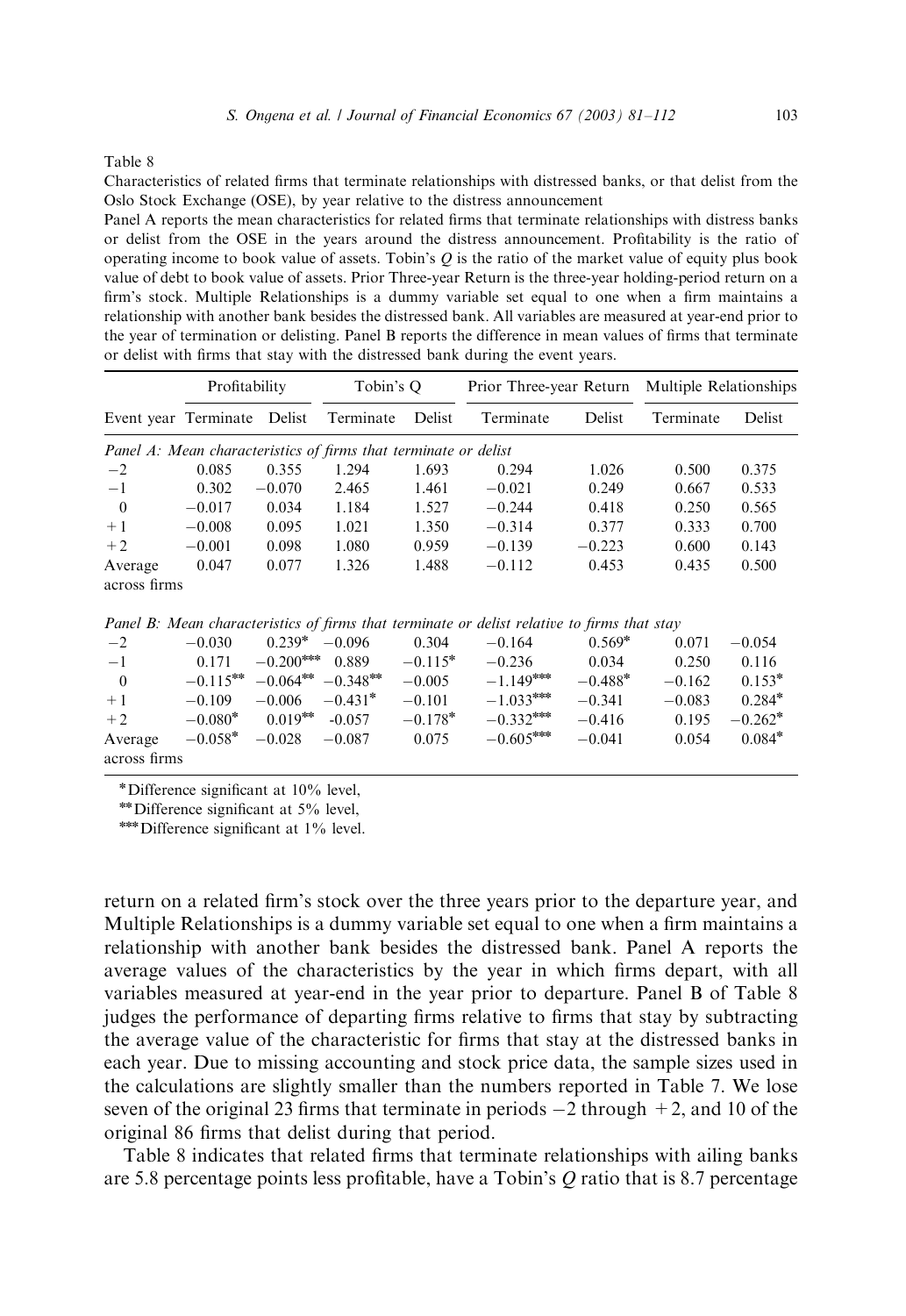points lower, and experience pre-event, three-year holding-period returns that are 60.5 percentage points lower than firms that stay. The terminating firms experience negative gross holding-period returns in years  $-1$  through  $+2$ , and negative gross operating profits in years 0 through  $+2$ . Taken together, the statistics suggest that terminating firms are poor performers before departing the bank. Delisting firms appear to be more similar to firms that stay with their banks. They have profitability ratios that are only 2.8 percentage points lower, and three-year returns that are 4.1 percentage points lower than staying firms. Neither of these differences is significantly different from zero. The average Tobin's  $Q$  for delisting firms is 7.5 percentage points higher than for firms that stay, although this difference is also not statistically different from zero. Meanwhile, the fourth variable group suggests that departing firms, whether they terminate or delist, are no more dependent on one bank relationship than firms that stay. In fact, delisting firms appear to be significantly less dependent on the distressed bank than staying firms. On average, 43.5% of the terminating firms maintain more than one bank relationship, 5.4 percentage points more than the proportion for staying firms. The difference, however, is not statistically significant. Fully 50% of all delisting firms maintain multiple bank relationships, or a statistically significant 8.4 percentage points more than for those firms that stay.

Table 9 tracks the long-run stock return performance of firms after they terminate, and compares their performance to staying firms with similar levels of sales and Tobin's Q: Firms that delist, of course, cannot be tracked after they delist. Panel A reports the mean gross holding-period return for terminating firms over one-, three-, and five-year holding periods, starting at the end of the year of termination. Panel B reports the holding-period returns net of holding-period returns on a set of ''matched'' firms. Matched firms are staying firms that are close to departing firm in terms of sales and Tobin's Q: Each departing firm gets eight matched firms.

Because there are relatively few terminating firms, it is difficult to draw any strong statistical conclusions. However, the patterns in Table 9 suggest that terminating firms perform more poorly than firms that stay, at least up to five years after their departure. The stock price of terminating firms falls an average of 21% in the first year after leaving their bank, or 11 percentage points more than firms that stay. Terminating firms recover enough to break even over three years, but matching firms earn 45% over the same period. By five years out, terminating firms close the gap and earn positive returns but still fall 30% behind firms that stay with the banks.

Taken together, what do Tables 7–9 tell us about potential sample selection biases? First, relatively few firms maintaining relationships with distressed banks, about 4% per year, terminate their relationships in the years around the distress announcement. This means that even if these firms were hurt because they were cut off by a distressed bank, correcting the estimates for their departure are unlikely to change our results. For instance, if we take the 16 firms with complete accounting and stock price data that terminate in years  $-2$  through  $+2$  and assume that the loss of the relationship results in a permanent (and large) 10% abnormal decline in their stock prices, then their combined effect would be to reduce the ''all related firms'' event CARs by a maximum of 90 basis points (with equal weights, each firm's CAR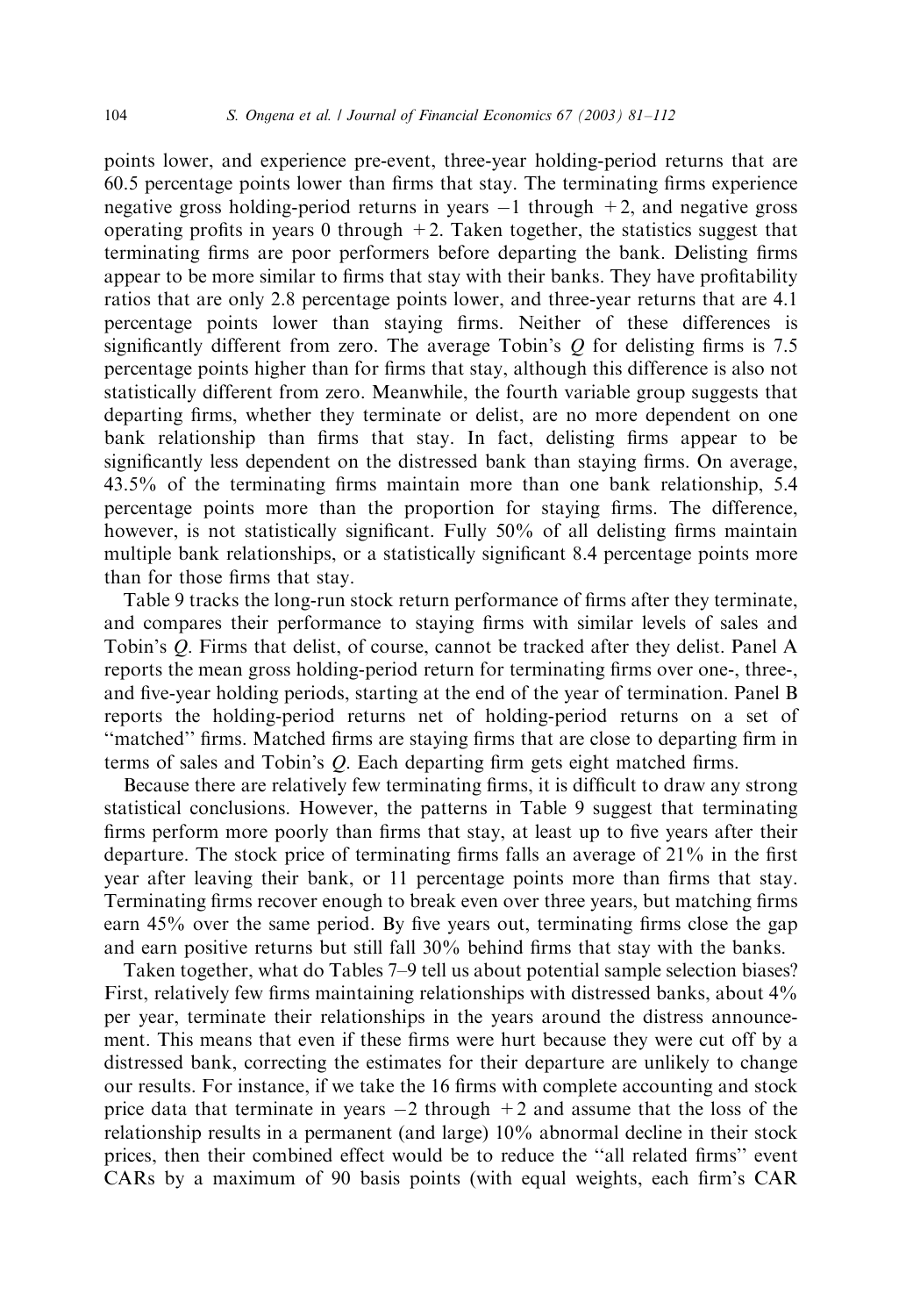Long run performance of related firms that terminate relationships with distressed banks, by year relative to the distress announcement

Panel A of this table reports the mean holding-period stock returns of related firms that terminate relationships with distressed banks, beginning at the end of the year of termination. Panel B reports the mean holding-period returns relative to firms with levels of Sales and Tobin's  $Q$  similar to the terminating firms, but that stay with the distressed bank.

| Event year                                                          | Number of firms | One-year | Three-year<br>Five-year |           |
|---------------------------------------------------------------------|-----------------|----------|-------------------------|-----------|
| Panel A: Gross holding-period returns                               |                 |          |                         |           |
| $-2$                                                                |                 | $-0.187$ | $-0.700$                | $-0.363$  |
| $-1$                                                                | 3               | $-0.110$ | $-0.487$                | $-0.560$  |
| $\overline{0}$                                                      | 8               | $-0.236$ | 0.114                   | 0.754     |
| $+1$                                                                |                 | $-0.853$ | $-0.500$                | $-0.500$  |
| $+2$                                                                | 3               | $-0.038$ | 0.478                   | 0.883     |
| Average across firms                                                | 16              | $-0.211$ | $-0.020$                | 0.384     |
| Panel B: Holding-period returns relative to similar firms that stay |                 |          |                         |           |
| $-2$                                                                |                 | $-0.338$ | $-0.376$                | 0.061     |
| $-1$                                                                | 3               | $-0.031$ | $-0.750*$               | $-0.383$  |
| $\Omega$                                                            | 8               | $-0.053$ | $-0.145$                | $-0.847*$ |
| $+1$                                                                |                 | $-0.577$ | 0.220                   | 0.277     |
| $+2$                                                                | 3               | $-0.036$ | $-0.673$                | 0.756     |
| Average across firms                                                | 16              | $-0.117$ | $-0.471**$              | $-0.318$  |

would contribute approximately 1/181 of the overall average and  $-10\%$  \* (16/181) = 0.884%). Second, terminating firms appear to be "dogs" in the sense that they are relative underperformers at the time that they depart. If banks forced these firms out, it was probably because the firms were harming the banks, not vice versa. Because these firms continue to perform poorly after departing the bank, we cannot fully discount the possibility that they became worse off because of the loss of their relationship with the distressed bank, but it is more likely that these firms would perform poorly independent of the bank they use. Third, firms that delist during this period most likely do so for reasons unrelated to bank distress, such as a merger or a transaction to be taken private. The average delisting firm experiences pre-event holding period returns and levels of profitability and Tobin's Q that are similar to staying firms, and is more likely to maintain a relationship with more than one bank than firms that stay.

# 4.4. Potential listed firm selection bias

Our study also suffers from potential selection biases because our sample excludes unlisted companies. According to modern banking theory, small, young, ''informationally opaque'' firms should be more dependent on bank financing than large, established, ''informationally transparent'' firms. Listed firms usually fall in the latter category because they tend to be relatively big, old, and subject to more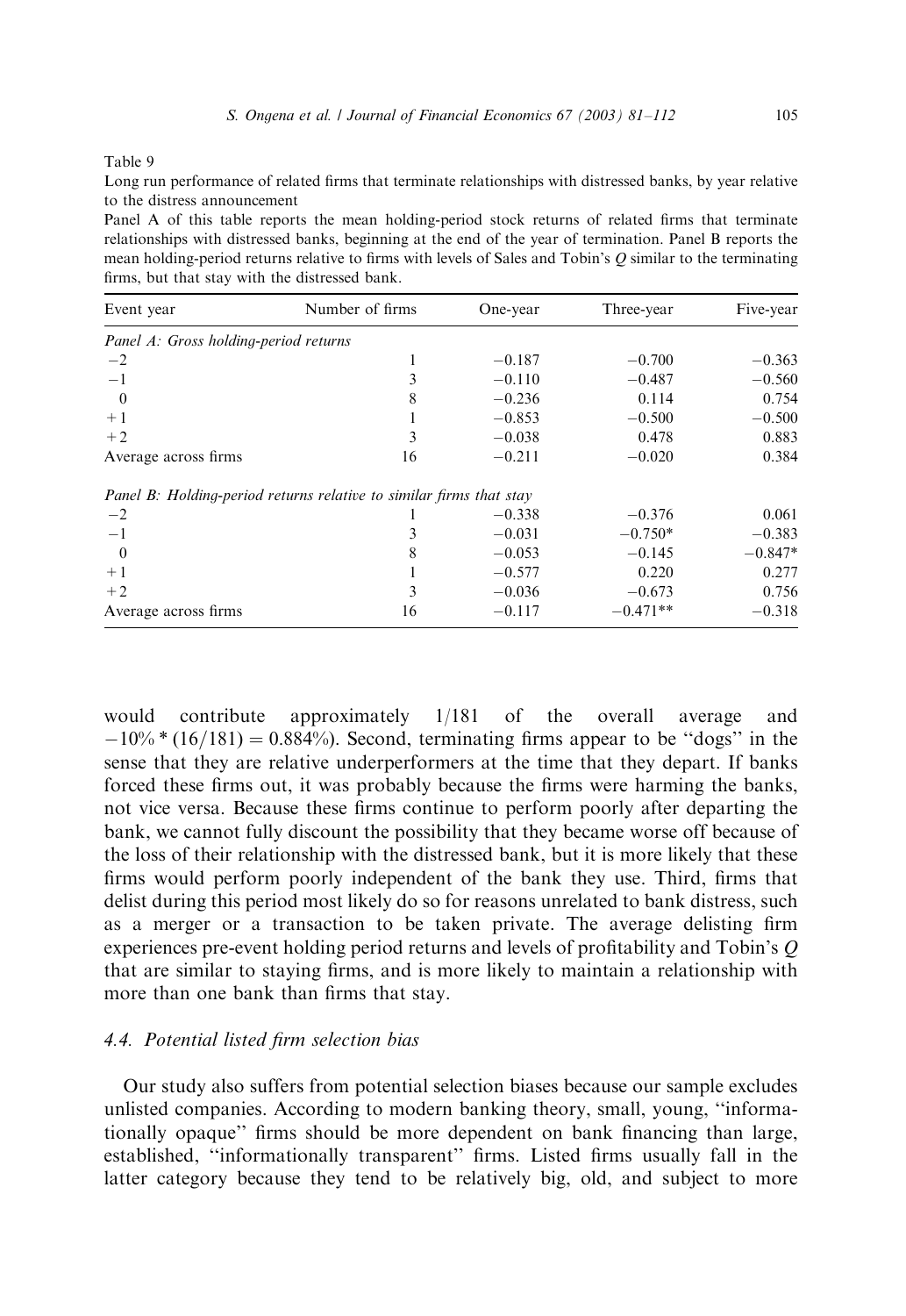

Fig. 2. Bankruptcy rates in Norway and loan losses at Norwegian banks. This figure compares bankruptcy rates with bank loan losses in Norway for the years 1980–1995. The ''% of all firms going bankrupt'' is calculated as the total number of bankruptcies divided by the total number of nonfinancial corporations in Norway. The ''% of firms going bankrupt excluding troubled sectors'' removes bankruptcies in the real estate, transport, construction, retail store, fishing, hotel, and restaurant industries. The ''% loan losses at banks'' are realized losses at Norwegian banks as a proportion of total bank assets. All data are compiled from various issues of the *Statistical Yearbook of Norway*. The black vertical lines correspond to the event dates in our sample.

stringent disclosure requirements than unlisted firms. Moreover, by definition, listed firms have access to public equity markets as an alternative source of financing to bank loans, in contrast to unlisted firms. Therefore, we could misrepresent the costs of bank distress by focusing only on listed firms, although nearly all firm-level papers that study the impact of bank distress on borrowers focus on listed firms because of the difficulty in obtaining information on unlisted firms.<sup>5</sup>

To get a rough sense for the impact of bank distress on nonlisted firms, we compare in Fig. 2 the timing of bankruptcy rates in Norway with loan losses at Norwegian banks over the period 1983–1996. For reference purposes, we also include our sample event dates, represented by vertical lines extending up from the x-axis. The solid line in the figure plots the annual realized commercial bank loan losses as a percentage of commercial bank assets. This line peaks at the end of 1991, when loan losses reach 4.3% of bank assets. The top dashed line traces out total pending bankruptcies as a percentage of all nonfinancial corporations in Norway, including small, privately held companies. This line rises quickly from 1987 and first peaks at 6.7% at the end of 1989, a full year before most distress announcements and two years before loan losses top out. The rate falls and then rises again to top out at 7.0% at year-end 1992, one year after the peak in loan losses. The 1992 peak could

<sup>&</sup>lt;sup>5</sup>For example, see Slovin et al. (1993), Gibson (1995,1997), Kang and Stulz (2000), Yamori and Murakami (1999), Bae et al. (2002), Djankov et al. (2000), and Hubbard et al. (2002).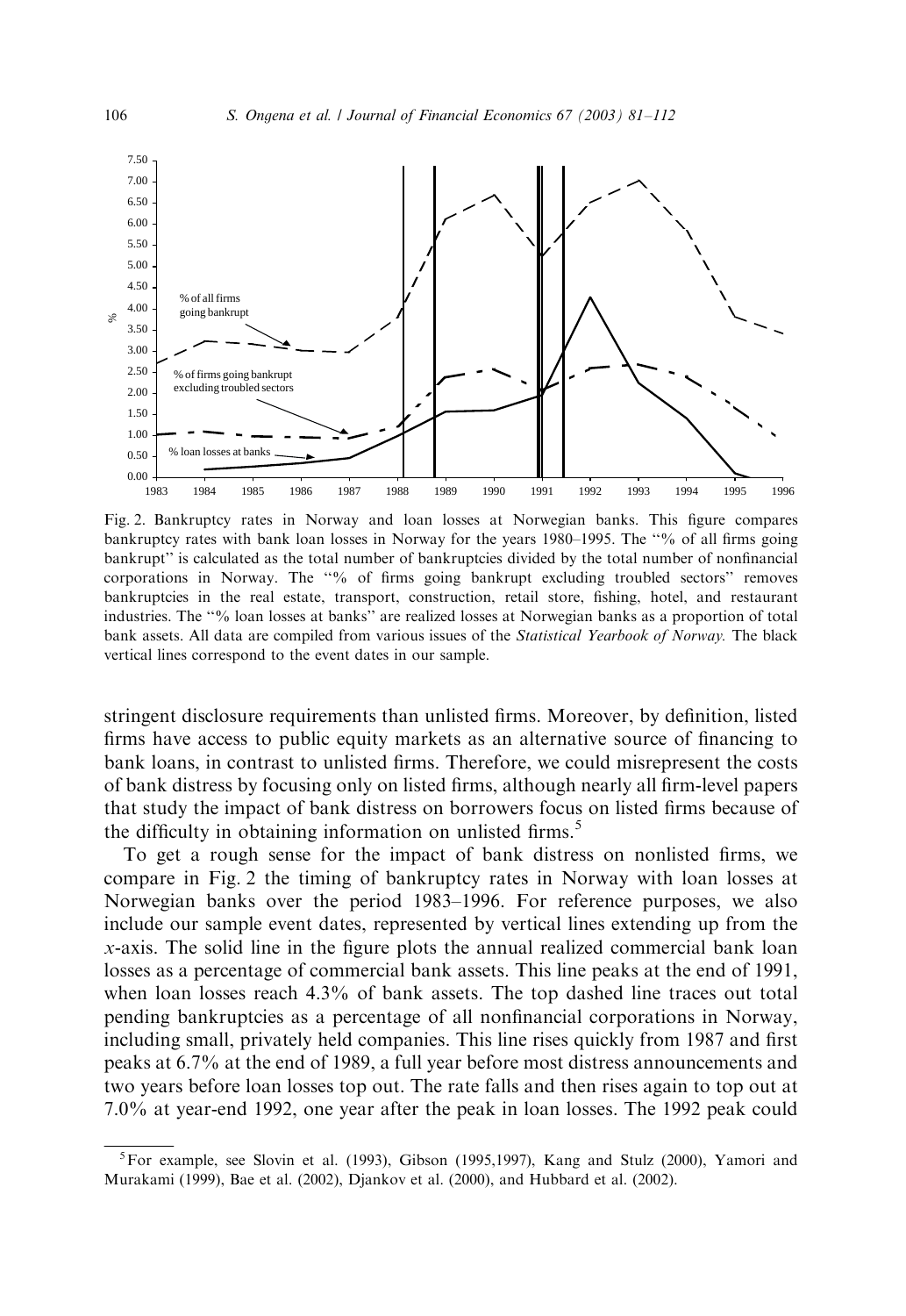indicate that cutbacks in financing due to bank distress caused firm failures to rise. Alternatively, it could reflect continuing adjustments in industries that were ailing prior to the banking crisis. (If banks became more profit-oriented and sophisticated in their loan assessments after the crisis, then the second spike could indicate that banks cut off financing to surviving firms deemed poor credit risks.) To explore the latter possibility, the alternating dashed and dotted line in the graph excludes bankruptcies in the troubled sectors of real estate, transport, construction, retail store, fishing, hotel, and restaurants. These industries were largely responsible for the rise in bankruptcies that preceded the crisis. With these excluded, bankruptcy rates rise only slightly after the year-end 1989 peak. It is possible that the second wave of bankruptcies within the originally troubled industries reflects inefficient closures of viable firms cut off by their banks. However, outside of these industries, the figure suggests that ailing banks do not transmit their problems to borrowing firms.

# 5. Discussion and conclusion

The Norwegian banking system was in deep financial trouble between 1988 and 1991. Loan losses exhausted capital at many banks, private deposit insurance funds went broke, the banking sector nearly collapsed, and Norway's largest banks were ultimately nationalized. Yet the average firm maintaining a relationship with a distressed bank faced only small and temporary downward revisions to its stock price when its bank announced distress. In fact, the average stock price of all publicly listed Norwegian companies grew over the crisis period, outstripping the average returns on other exchanges around the world. Our results suggest that bank distress caused no significant interruptions to the financing and investment abilities of exchange-listed Norwegian firms despite the fact that these firms relied on banks as their primary source of debt financing. We do find that highly leveraged firms, particularly firms heavily drawn on a bank line of credit, as well as firms that had not issued equity within two years of the bank crisis, experienced significantly lower announcement-period abnormal returns than low-leverage firms and firms that had issued equity.

Our event study findings stand in contrast to recent empirical evidence from crises in ''bank-dominated'' Asian countries like Japan and Korea. Studies show that firms in these countries experienced large average stock price declines upon the announcement of bank distress. Why is there a disparity between our results and these studies?

We believe that the answer relates to differences between the corporate governance systems in Norway and the Asian countries. The Norwegian financial system leans towards strong protection of minority shareholder rights and transparent accounting and disclosure, giving investors the ability to work within a well-functioning equity market to control firms in a way that maximizes shareholder value. In addition, banks in Norway are precluded from owning large equity positions in the companies they lend to. For these reasons, banks in Norway can only exert control over firms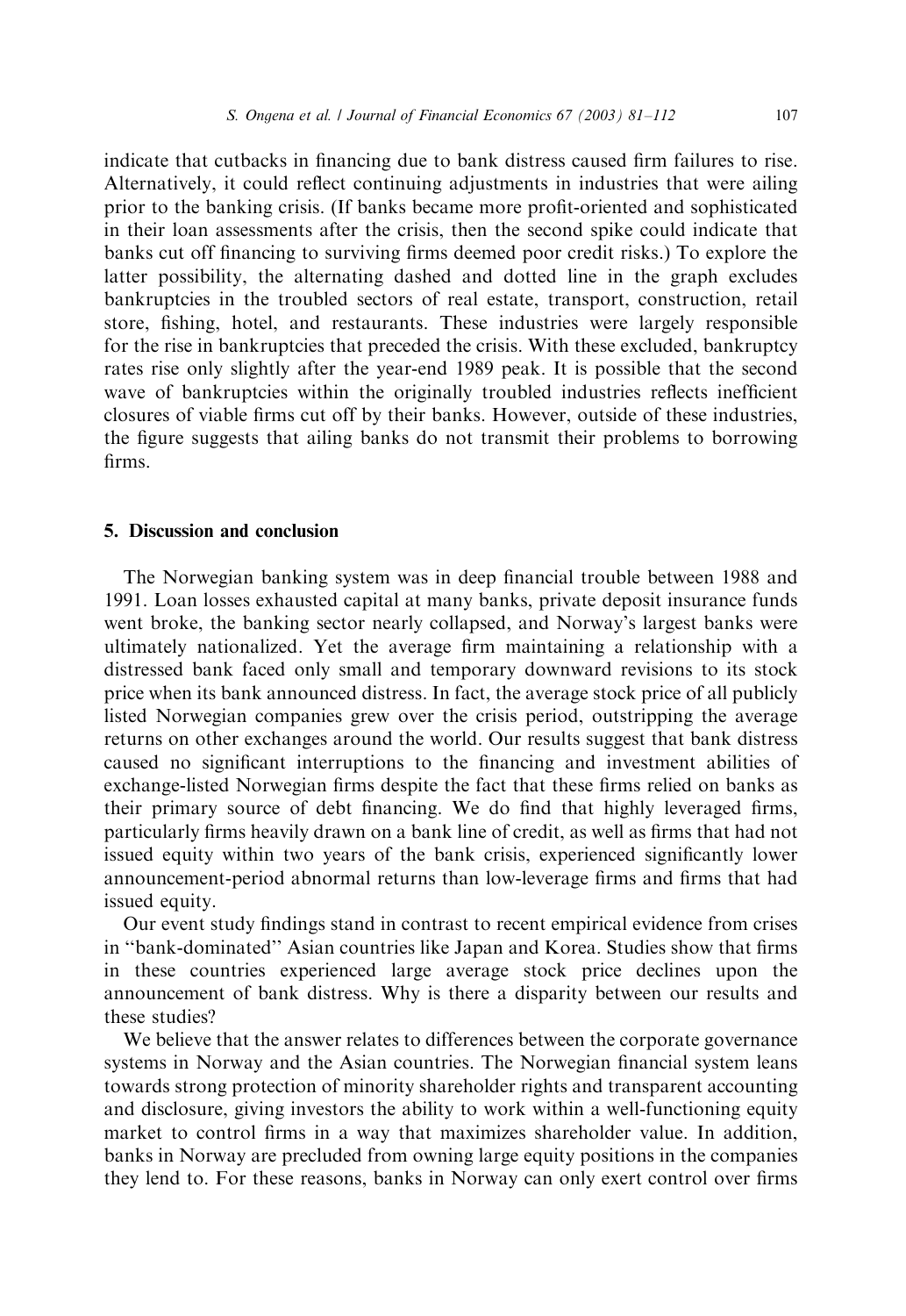through their role as inside creditors. In contrast, Asian countries rely on systems that encourage strong equity-type control by banks, and discourage minority shareholder protections and accurate disclosure standards. Banks in Asian countries often control large blocks of equity voting rights while holding only small portions of cash flow rights, meaning that banks' incentives are distorted away from shareholder wealth maximization.<sup>6</sup>

Distortions created by the separation of ownership and control could become particularly onerous when banks are financially distressed. For instance, managers at troubled banks have an incentive to continually refinance loans to unprofitable companies to avoid having to recognize loan losses or increase loan loss provisions. These managers may also prefer to block profitable borrowers from seeking new financing that reduces their control over the borrower. In turn, ailing firms in this environment rely heavily on banks to maintain funding, and profitable firms are precluded from seeking financing elsewhere. When a banking crisis hits these countries, borrowers are negatively affected because of the strong control exerted by banks, the lack of viable alternatives to bank financing, and the distortions created by bank distress in these countries.

As evidence in support of our argument, we compare in Table 10 the total number of equity-type issues, the number of issues as a proportion of listed firms, and issue amounts as a fraction of market capitalization for nonfinancial firms in Norway and Japan over the period 1985–1996. The sources for these data are described in Appendix B. A comparison between Norway and Japan is interesting because the two countries have similar levels of per-capita wealth, faced financial crises that began at roughly the same time (Japan's crisis started in 1991), and experienced two different outcomes to their crises—Norway's crisis was over in four years, while Japan's continues today.

Despite the fact that Japan's equity market is often considered to be better developed than Norway's (see, for example, Beck and Levine, 2001), relatively few Japanese firms tapped their equity market for financing. As a proportion of the total number of listed firms, Japanese equity issues peaked in 1989 at 27%, and fell off quickly during the crisis years. As late as 1996, only 10% of Japanese firms were issuing equity each year. By comparison, an average of 33% of Norwegian firms issued equity each year, the rate of equity issuances barely dropped during the Norwegian banking crisis, and nearly *half* of all OSE firms were issuing equity each year by 1996. The size of equity offerings in Norway was also larger than that in Japan. Norwegian firms raised an average of 4% of total stock market value each year while Japanese firms raised 1%. Because the frequency of issues in Norway is approximately double that in Japan, the average issue size in Norway is roughly twice that in Japan, measured in proportion to stock market value. Coupled with the cross-sectional regression result that Norwegian firms issuing equity just prior to the distress period performed significantly better than firms that did not issue equity,

 ${}^{6}$  For descriptions of the corporate governance structures of East Asian firms, see Allen and Gale (2000), Dinc (2000), and Claessens et al. (2000). Bøhren and Ødegaard (2000) provide a detailed overview of corporate governance in Norway.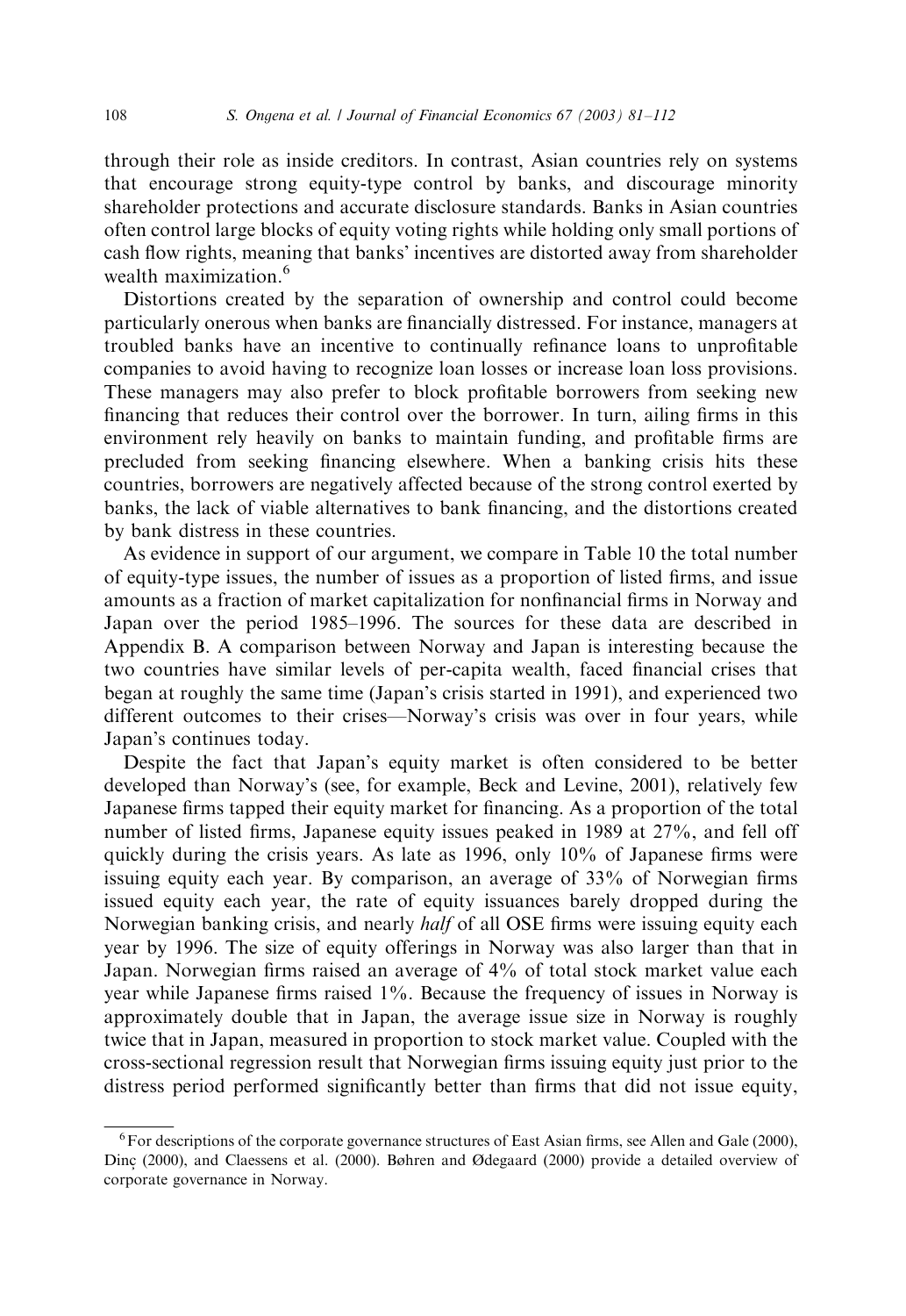Equity issuance behavior of Norwegian and Japanese publicly listed firms, 1985-1996 Equity issuance behavior of Norwegian and Japanese publicly listed firms, 1985–1996 Table 10

This table lists the number of nonfinancial, publicly listed firms in Norway and Japan that issue equity-type securities, and the total value of offerings private equity and all convertible bond issues (both domestically and abroad) made by nonfinancial firms listed on Japanese stock exchanges taken from the Tokyo Stock Exchange (TSE) Annual Securities Statistics. We use data from the TSE Fact Book to calculate the Japanese ratio of the total equity raised to This table lists the number of nonfinancial, publicly listed firms in Norway and Japan that issue equity or equity-type securities, and the total value of offerings relative to total market capitalization, for the years 1985–1996. The seasoned Norwegian issues are provided by Øyvind Norli and consist of all seasoned relative to total market capitalization, for the years 1985–1996. The seasoned Norwegian issues are provided by Øyvind Norli and consist of all seasoned public, rights, and private equity offerings made by nonfinancial firms on the Oslo Stock Exchange (OSE), based upon OSE Annual Reports (see Norli, 1998). The public equity and rights category includes initial public offerings, taken from Helland and Samuelson (1999). To calculate the Norwegian ratio of total equity raised to market capitalization, we use data from *OSE Annual Statistics*. The Japanese issues consist of all initial and seasoned public, rights, and equity raised to market capitalization, we use data from *OSE Annual Statistics*. The Japanese issues consist of all initial and seasoned public, rights, and private equity and all convertible bond issues (both domestically and abroad) made by nonfinancial firms listed on Japanese stock exchanges taken from the Tokyo Stock Exchange (TSE) Annual Securities Statistics. We use data from the TSE Fact Book to calculate the Japanese ratio of the total equity raised to The public equity and rights category includes initial public offerings, taken from Helland and Samuelson (1999). To calculate the Norwegian ratio of total public, rights, and private equity offerings made by nonfinancial firms on the Oslo Stock Exchange (OSE), based upon OSE Annual Reports (see Norli, 1998) market capitalization, limiting the sample to firms listed on the TSE. market capitalization, limiting the sample to firms listed on the TSE.

|         |                           |                 | Norwegian firms                |                             |                                      |                             |                   |                      | Japanese firms                 |                           |                                     |
|---------|---------------------------|-----------------|--------------------------------|-----------------------------|--------------------------------------|-----------------------------|-------------------|----------------------|--------------------------------|---------------------------|-------------------------------------|
|         | ights equity<br>ublic and | equity          | equity-type<br>issues<br>Total | listed firms<br>Issues over | market cap.<br>raised over<br>Amount | rights equity<br>Public and | Private<br>equity | Convertible<br>bonds | equity-type<br>issues<br>Total | isted firms<br>ssues over | market cap<br>raised over<br>Amount |
|         |                           |                 | $\overline{\mathbf{30}}$       |                             |                                      |                             |                   | 208                  |                                |                           | $\overline{0.0}$                    |
|         |                           |                 | $28$<br>$23$                   |                             |                                      | <u>ទី ទ ដ ដ ទ</u>           | $\overline{16}$   |                      | $\frac{29}{271}$               |                           |                                     |
| 987     |                           |                 |                                |                             |                                      |                             |                   |                      |                                |                           |                                     |
| 988     |                           |                 |                                |                             |                                      |                             |                   | 273780               | 57352372082                    |                           |                                     |
| 989     |                           |                 | 43                             |                             |                                      |                             |                   |                      |                                |                           |                                     |
| õб      | ≍                         |                 | $\overline{37}$                |                             |                                      | $\overline{25}$             |                   |                      |                                |                           |                                     |
| 991     | $\overline{9}$            |                 | 28                             |                             |                                      | 60                          |                   | 103                  |                                |                           |                                     |
| 1992    | 25                        | $\circ$         |                                |                             |                                      | $\overline{c}$              | 22                | $50\,$               |                                |                           |                                     |
| 1993    | 39                        | ಸ               |                                |                             |                                      |                             | $\equiv$          | 128                  |                                |                           |                                     |
| 1994    | 33                        |                 | 35982                          |                             |                                      | $\overline{18}$             | $\overline{16}$   | 169                  |                                |                           |                                     |
| 1995    | $8\,$                     | 28              |                                |                             |                                      |                             | $\overline{17}$   |                      |                                |                           |                                     |
| 1996    | 55                        | $\approx$       |                                |                             |                                      | $\frac{9}{57}$              | $\overline{17}$   | $rac{3}{2}$          |                                |                           |                                     |
| Average | 32                        | $\overline{16}$ | $\frac{1}{4}$                  | 0.33                        | 0.04                                 | 68                          | $\overline{19}$   | 186                  | 273                            | 0.14                      | 0.01                                |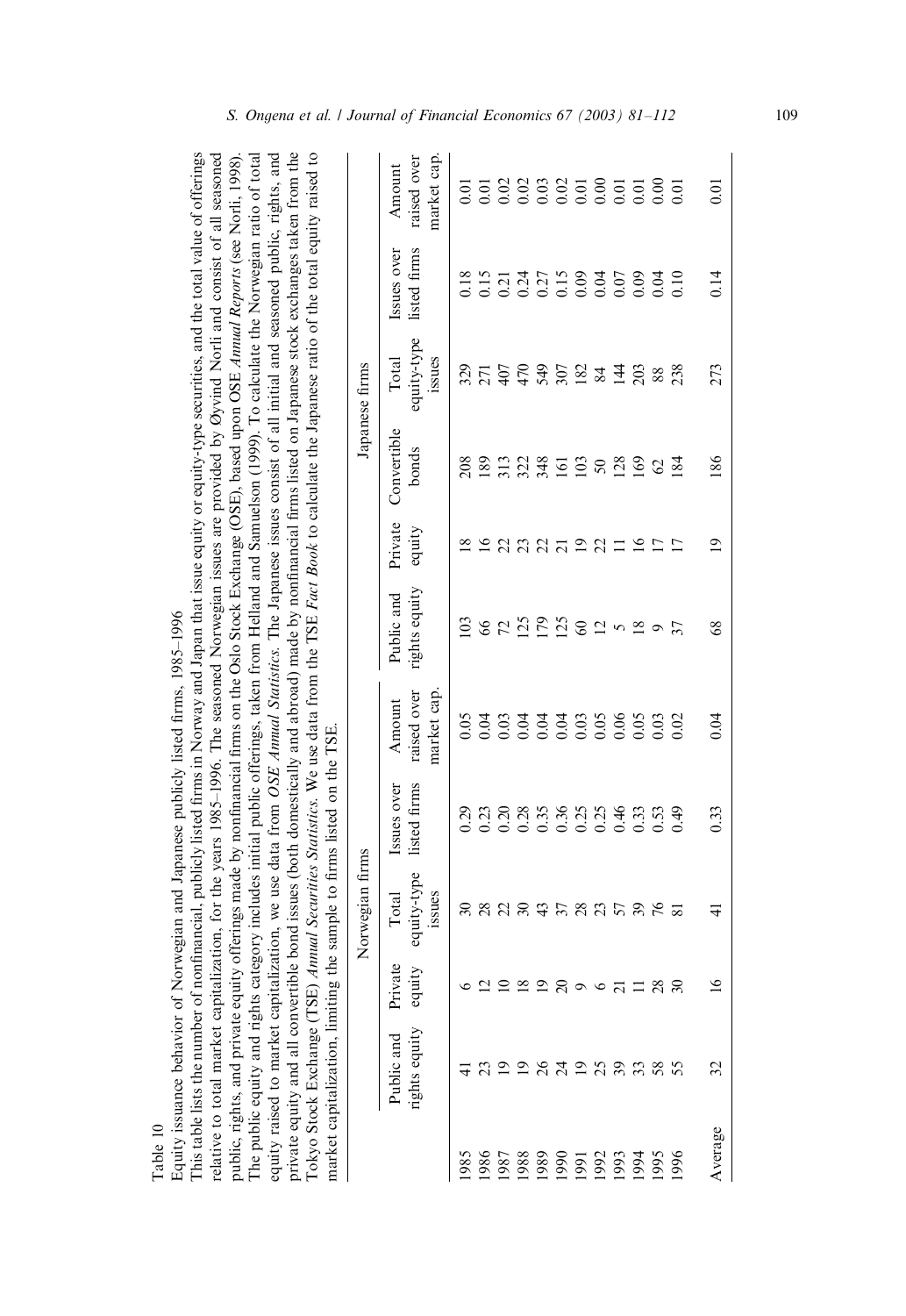these patterns suggest that Japanese firms have performed poorly because they lack the financial flexibility to access public equity markets.

# Appendix A. Bootstrapping procedure

To obtain a distribution for the average CAR across all events that accounts for the cross-sectional (and cross-event) correlation in firm error terms, we first regress the realized daily return of the stock for each firm  $i, r_{it}$ , on the realized daily return on the world market index in period t,  $r_{mt}$ , and 41 event dummies,  $\delta_{ikt}$ . We also include three leads and lags of the market index to control for nonsynchronous trading,

$$
r_{it} = \alpha_i + \sum_{n=-3}^{3} \beta_{in} r_{m,t+n} + \sum_{k=-20}^{20} \gamma_{ik} \delta_{jkt} + \varepsilon_{it},
$$
  

$$
t = -170, -173, ..., 120; \quad i = 1, 2, ..., I,
$$
 (A.1)

where  $\varepsilon_{it}$  is an error term. Let  $I_j$  represent the number of firms involved with event j and  $I = \sum_{j=1}^{6} I_j$ . Denote the estimated coefficients as  $\hat{\alpha}_i$ ,  $\hat{\beta}_{in}$ , and  $\hat{\gamma}_{ik}$  and note that the CAR is the sum of the daily abnormal return estimates over the event window.

We draw our bootstrapped data by first drawing with replacement 291 integer index values from a uniform distribution defined over the interval  $-170$ ,  $-173, \ldots, 120$ . For each draw, we store the results in a vector. These independent draws determine the dates of the original errors that will be used to sequentially fill in the new time series of 291 daily observations. Based on this vector, we will then draw the OLS residuals corresponding to the index values for each of the  $I_i$  firms involved in the event. If the next chronological event is nonoverlapping, we repeat this process of drawing 291 index values and matching firm OLS errors with the index values. If part of the next chronological event overlaps with the first, we use the index values from the first event plus or minus the distance in event time between the two events for the overlapping portion. We repeat this process for all six events. By drawing the bootstrapped data in this manner, we preserve both the within-event and cross-event error dependencies in the data. Note, however, that we otherwise assume that the data are independently distributed through time.

For one completed draw of data, we then calculate for each firm the bootstrapped daily return of the stock,  $\hat{r}_{it}^1$ ,

$$
\hat{r}_{it}^{1} = \hat{\alpha}_{i} + \sum_{n=-3}^{3} \hat{\beta}_{in} r_{m,t+n} + \sum_{k=-20}^{20} \hat{\gamma}_{ik} \delta_{jkt} + \hat{\epsilon}_{it}^{1},
$$
\n(A.2)

where  $t = -170, -169, ..., 120; \tau = \tau_{-170}^j, \tau_{-169}^j, ..., \tau_{-120}^j; i = 1, 2, ..., I$ ,  $\hat{\epsilon}_{it}^1$  is the *t*th OLS residual order according to the index values drawn above and the superscript 1 refers to the first draw of data.

Once the new set of returns has been created, we can run regressions similar to (1) and (A.1) to estimate daily firm-level abnormal returns, firm-level CARs, and average CARs across firms. We repeat this procedure 150 times to generate a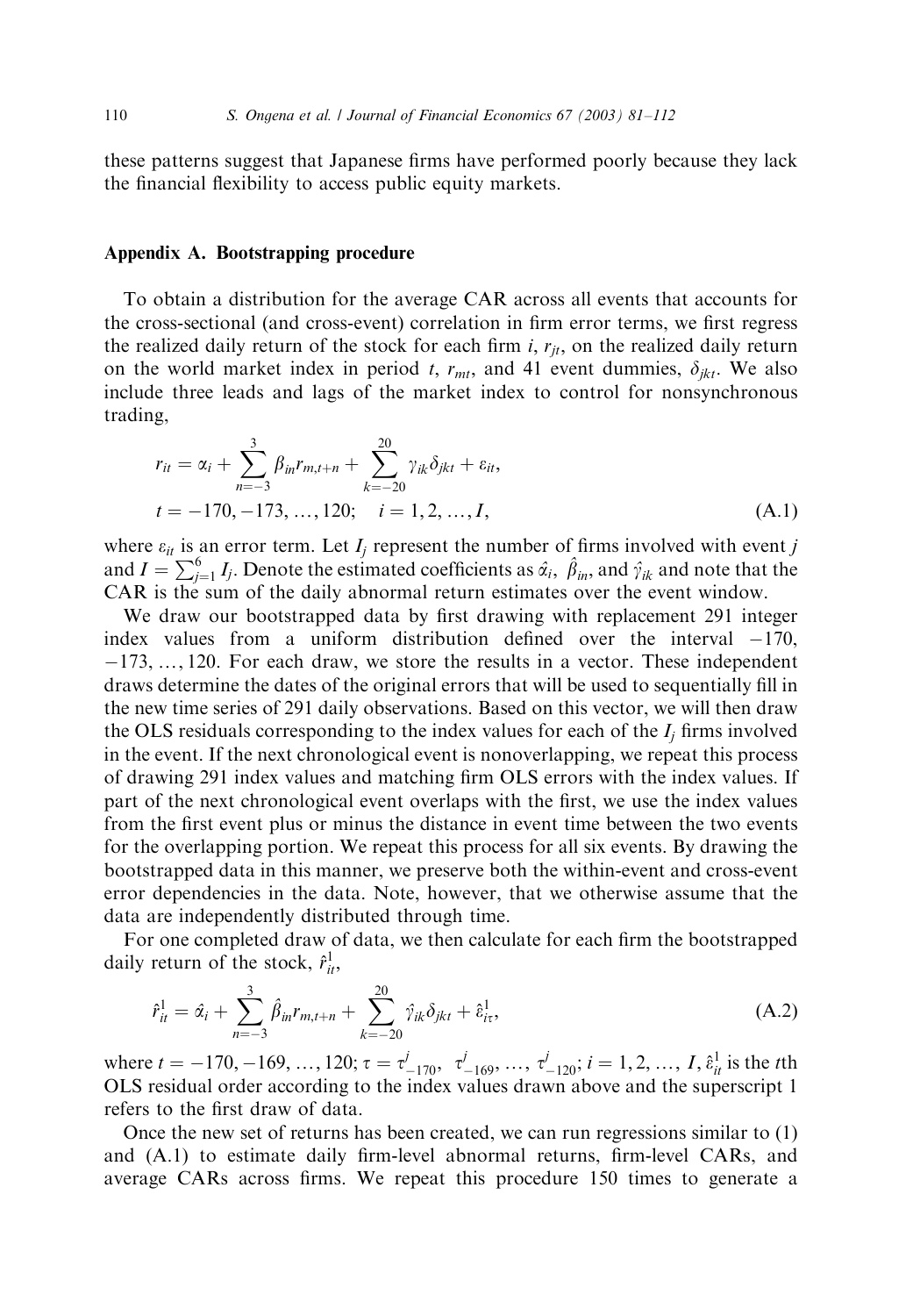distribution of the estimates. From this distribution we compute the empirical p-values reported in Tables 4 and 7. A similar procedure is then also used to bootstrap distributions for the estimated coefficients in the cross-sectional regressions.

# Appendix B. Equity offering data

The seasoned Norwegian issues are provided by Øyvind Norli and consist of all public, rights, and private equity offerings made by nonfinancial firms listed on the Oslo Stock Exchange (OSE), based upon OSE Annual Reports (see Norli, 1998). We add initial public offerings, taken from Helland and Samuelson (1999), to the category of public equity offerings. To calculate the Norwegian ratio of total equity raised to OSE market capitalization, we use data from the OSE Annual Statistics. The Japanese issues consist of all initial and seasoned public, rights, and private equity and all convertible bond issues (both and foreign) by nonfinancial firms listed on Japanese stock exchanges. The numbers come from the Tokyo Stock Exchange (TSE) Annual Securities Statistics. For the Japanese ratio of total equity raised to market capitalization we use the TSE *Fact Book*, which limits the sample to TSE firms only.

# References

Allen, F., Gale, D., 2000. Comparing Financial Systems. MIT Press, Cambridge, MA.

- Bae, K.H., Kang, J.K., Lim, C.W., 2002. The value of durable bank relationships: evidence from Korean banking shocks. Journal of Financial Economics 64, 181–214.
- Bayoumi, T., 1999. The morning after: explaining the slowdown in Japanese growth in the 1990s. Working paper, National Bureau of Economic Research.
- Beck, T., Levine, R., 2002. Industry growth and capital allocation: does having a market- or bank-based system matter? Journal of Financial Economics 64, 147–180.
- Bernanke, B.S., 1983. Nonmonetary effects of the financial crisis in the propagation of the great depression. American Economic Review 73, 257–276.
- Black, F., 1975. Bank funds management in an efficient market. Journal of Financial Economics 2, 323–339.
- Bøhren, Ø., Ødegaard, B.A., 2000. The ownership structure of Norwegian firms: characteristics of an outlier. Working paper, Norwegian School of Management.
- Claessens, S., Djankov, S.D., Lang, L.H.P., 2000. The separation of ownership and control in East Asian corporations. Journal of Financial Economics 58, 81–112.
- Dinc, I., 2000. How were Japanese bank managers protected from shareholder discipline? The shareholding structure of Japanese banks and their real estate lending in the 1980s. Working paper, University of Michigan Business School, Ann Arbor, MI.
- Djankov, S.D., Jindra, J., Klapper, L., 2000. Corporate valuation and the resolution of bank insolvency in East Asia. Working paper, World Bank.
- Drees, B., Pazarbasioglu, C., 1995. The Nordic banking crises: pitfalls in financial liberalization. Working paper, International Monetary Fund.
- Eckbo, B.E., Smith, D.C., 1998. The conditional performance of insider trades. Journal of Finance 53, 467–498.
- Fama, E.F., 1980. Banking in the theory of finance. Journal of Monetary Economics 6, 39–57.
- Gibson, M.S., 1995. Can bank health affect investment? Evidence from Japan. Journal of Business 68, 281–308.